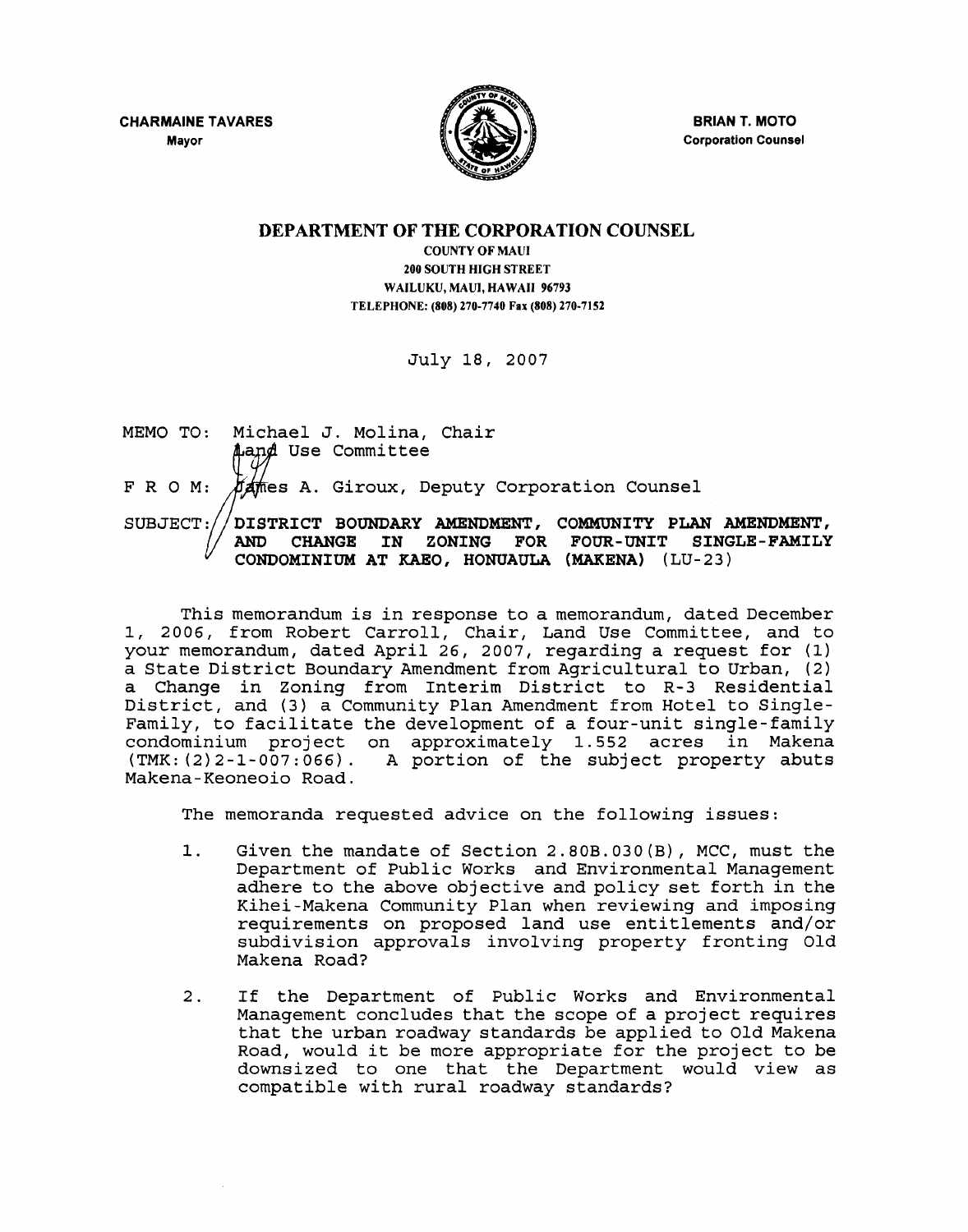This application involves circumstances and issues similar to those in an application for a District Boundary Amendment, Community Plan Amendment, and Change in Zoning requested by Papaanui, LLC, (LU-50), for development of a seven-lot subdivision fronting Makena-Keoneoio Road in Makena, Maui. The Land Use Committee sought a written opinion from Corporation Counsel regarding Makena-Keoneoio Road and applicable roadway standards. Corporation Counsel replied in a memorandum dated January 19, 2007, a copy of which is attached hereto as Exhibit "A".

Please refer to the attached memorandum for an analysis and discussion of required right-of-way and pavement widths, relevant community plan policies and implementation considerations, and possible courses of action.

JAG: In S:\ALL\Advisory\JAG\LU-23 four unit condo at Kaeo(makena) .wpd Enclosure

cc: Jeffrey Hunt, Planning Director Colleen Suyama, Deputy Planning Director Milton M. Arakawa, Director of Public Works Cindy Y. Young, Deputy Corporation Counsel Michael J. Hopper, Deputy Corporation Counsel Michele White, Legal Assistant

APPROVED FOR TRANSMITTAL:

M∩' ration Counsel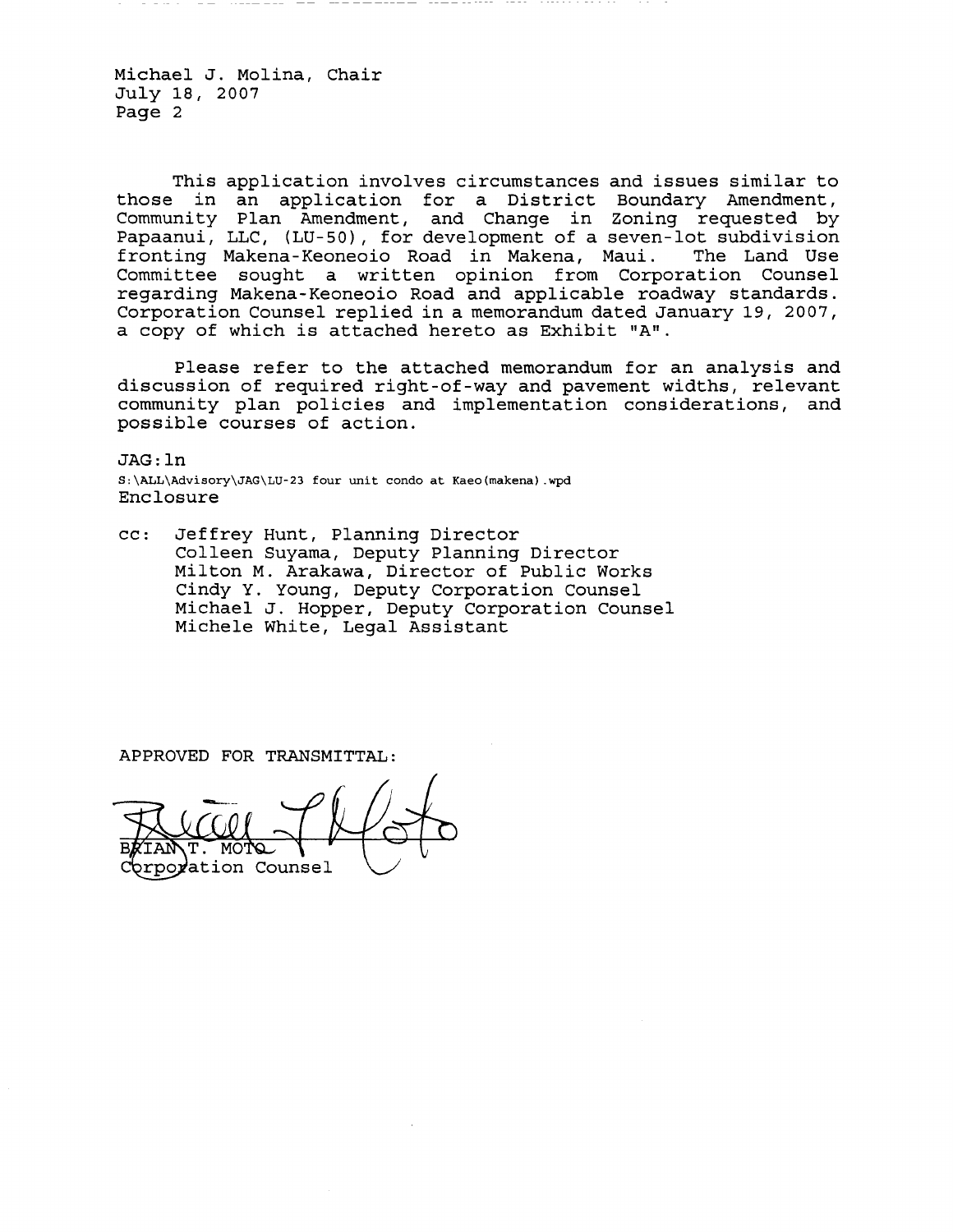CHARMAINE TAVARES Mayor



BRIAN T. MOTO Acting Corporation Counsel

### DEPARTMENT OF THE CORPORATION COUNSEL

COUNTY OF MAUl 200 SOUTH fiGH STREET WAILUKU, MAUl, HAWAII 96793 TELEPHONE: (808) 270·7740 Fax (808) 270·7152

January 19, 2007

MEMO TO: Michael J. Molina, Chair LAnd Use Committee

 $F R O M$ : // $\sqrt{dim}$ es A. Giroux, Deputy Corporation Counsel

SUBJECT / DISTRICT BOUNDARY AMENDMENT, COMMUNITY PLAN AMENDMENT, AND CHANGE IN ZONING FOR PAPAANUI, LLC (MAKENA) (LU-50)

### I. Introduction.

This memorandum is in response to your memorandum, dated July 18, 2006, requesting legal advice relating to a request from 10, 2000, requesting regar advice relating to a request from community plan amendment, and a change in zoning to facilitate the development of a seven-lot subdivision on approximately 3.498 acres in Makena, Maui.

### II. Questions posed.

In light of the complexity of the facts and laws pertaining to the subdivision, this memorandum addresses the following questions regarding right-of-way and pavement widths for Makena-Keoneoio Road:

- 1. Why does the applicant need to obtain a variance in order to maintain Makena-Keoneoio (also known as old Makena Road) as a rural road, as stated in the Kihei-Makena Community plan?
- 2. Does the Director of Public Works and Environmental Management have the discretion to allow the applicant to provide a rightof-way that is 30 feet wide, with 20-foot wide pavement, on Makena-Keoneoio Road, consistent with existing roadway conditions?
- 3. Can the Council incorporate as a Change in Zoning condition a requirement that the roadway be a stated width which is narrower than the urban standard, based on the Kihei-Makena Community plan?

**EXHIBIT**  $^*$   $\wedge$ <sup>\*</sup>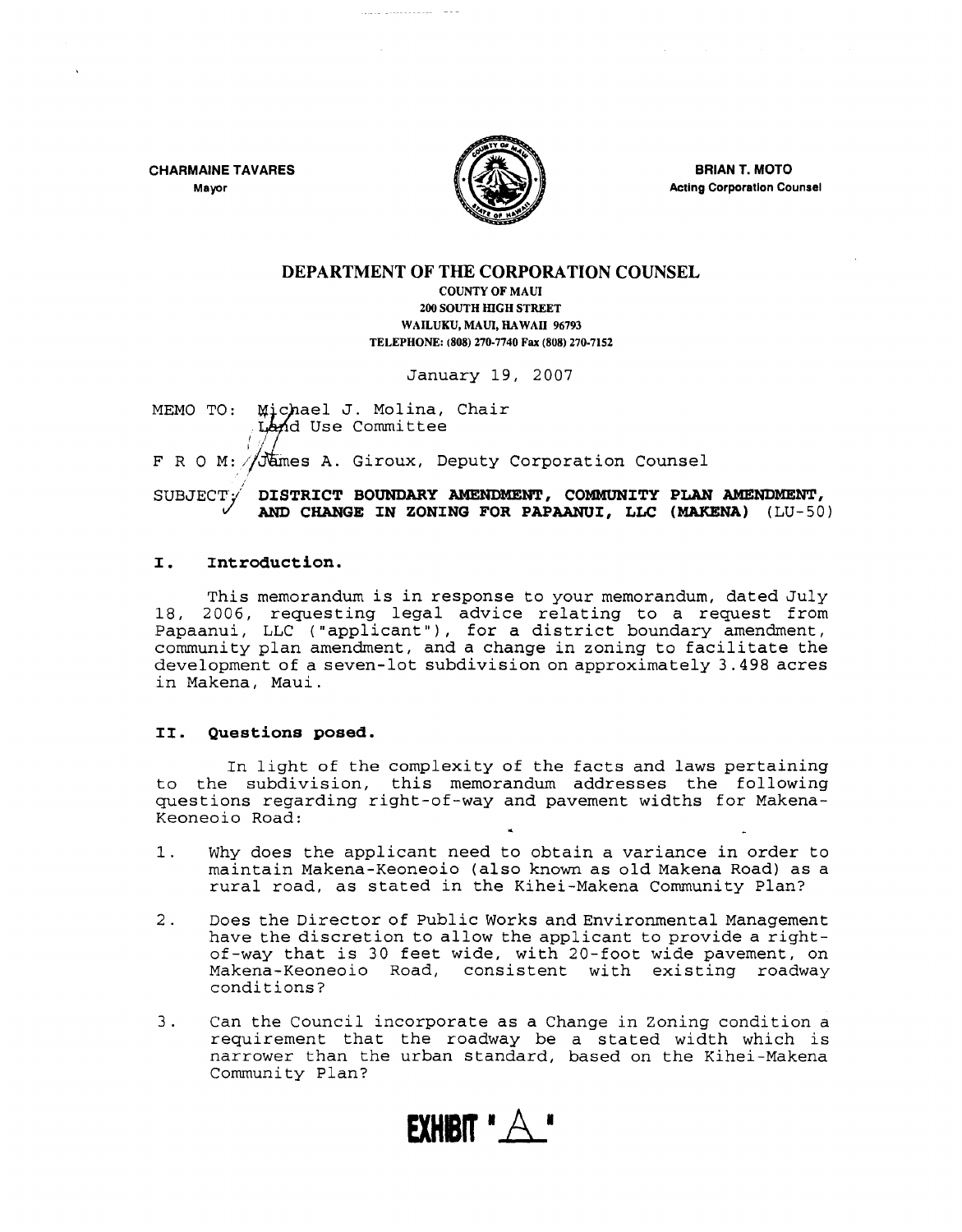. The compact of the compact of the space of the space of the space of the space of the  $\alpha$ 

### **1:1:1:. Background.**

and a straight for

The applicant proposes to subdivide approximately 3.498 acres of land into seven residential lots ranging in size from 16,000 square feet to 23,600 square feet. (See map attached hereto as Exhibit "A".) To subdivide, applicant has requested a district boundary amendment from agricultural to urban, a community plan amendment from multi-family to single-family, and a change in zoning from interim to R-3 residential.

 $\mathcal{L}_{\rm{max}}$  and the presentation of the second contract of the second contract of the  $\mathcal{L}_{\rm{max}}$ 

Makena-Keoneoio Road runs through the makai (southern) portion of the proposed subdivision (Tax map key number ("TMK") (2)2-1- 007:009) and through TMK (2)2-1-007:060. Tax map key number (2)2- 1-007: 060 is not included in the change in zoning application. The applicant owns that portion of Old Ulupalakua Road that runs along the northern boundary of the proposed subdivision; however, that portion of Old Ulupalakua Road is also not included in the change in zoning application.

In a letter dated March 11, 2005, attached hereto as Exhibit "B", the applicant proposed the following to the Director of Public Works and Environmental Management:

Roadway Improvements along Makena Keoneoio Road. The applicant proposes to provide 30 feet of Right-of-Way and 20-feet of pavement width along Makena-Keoneoio Road<br>fronting the project site. The proposed roadway fronting the project site. geometric is consistent with the existing roadway condition on either side of the project and is also in accordance with the provisions of the Kihei-Makena Community Plan, which states that the traditional rural scale and character of existing portions of old Makena Road should be protected and preserved in a manner<br>similar to that existing at Keawalai Church. The similar to that existing at Keawalai Church. proposed ROW is also due to topographical constraints, i.e. rock out crops on the mauka side of the road and a steep drop-off on the makai side of the road.

In a letter dated April 4, 2005, attached hereto as Exhibit "C", the Department of Public Works and Environmental Management responded to the applicant as follows:

Applicant's original application included the roadway parcels as part of the proposed change in zoning; however, applicant withdraw those parcels after concern was expressed over the adequacy of notice provided for the project parcels on a Maui Planning Commission agenda.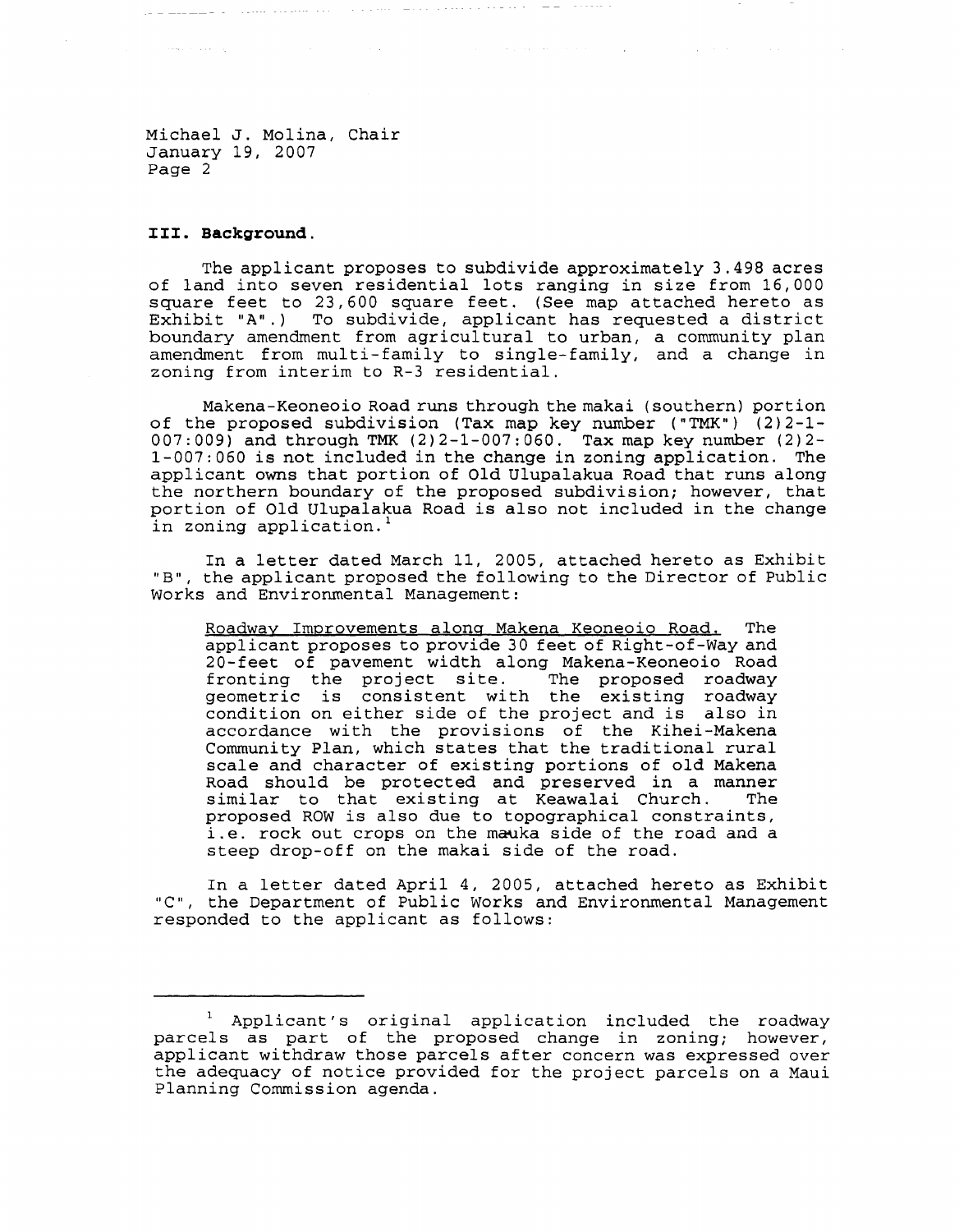and development of the second contract of

- 1. Frontage improvements should be consistent with County standards for urban designation.
- 2. We would not support the 30 foot right-of-way that the developer is proposing due to the fact previous subdivisions in that area were required to allow for a 48 foot right-of-way along Makena-Keoneoio Road corridor.

There are portions of Makena-Keoneoio Road where the existing right-of-way is 30 feet. However, in a letter dated July 24, 2006, attached hereto as Exhibit "D", the Department of Public Works and Environmental Management stated that the right-of-way width along Makena-Keoneoio Road fronting the subject project is a minimum of The pavement width at various points in front of the property is anywhere from 18 feet to 21 feet. (See map attached to letter dated August 30, 2006, attached hereto as Exhibit "E".)

#### **IV. Analysis.**

A. Right-of-way and pavement widths are determined by the Director of Public Works and Environmental Management in the administration of Title 18, Maui County Code ("MCC").

Section 18.16.040, MCC, states:

The location, width and grade of all streets shall conform to the general plan and shall be considered in their relation to existing and planned streets, to topographical conditions, to public convenience and safety, and in their appropriate relation to the proposed use of land to be served by such streets. Where location is not shown in a general plan, the arrangement of streets in a subdivision shall either:<br>A. Provide for the continuation

Provide for the continuation or appropriate projection of existing principal streets in surrounding areas; or

Conform to a plan for the neighborhood which has been approved or adopted by the director to meet a particular situation where topographical or other conditions make continuance or conformance to existing streets impractical.

Section 18.16.050, MCC, regarding minimum right-of-way and pavement widths, states, in relevant part:

Unless otherwise indicated in the Maui County general plan and community plans, or as approved by the department of public works and waste management pursuant to section 18.20.105 of this code and consistent with the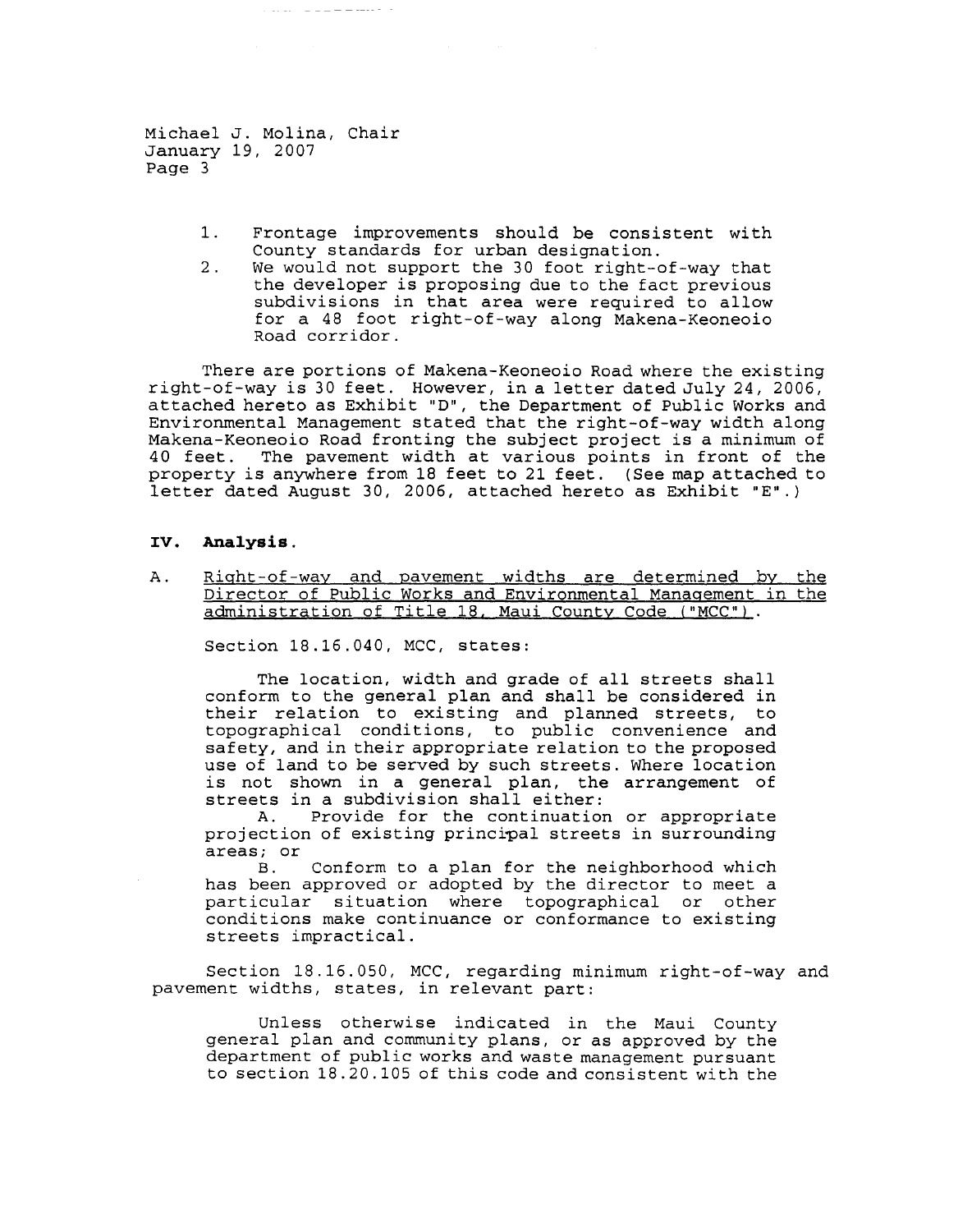and the state of the state of

Maui County general plan and community plans, the widths of streets and pavements in feet shall not be less than the minimums shown in the following table:

| Type of Street     | Right-of-way<br>Width | Pavement<br>Width | Area or Zone |
|--------------------|-----------------------|-------------------|--------------|
| $\cdots$           |                       |                   |              |
| Collector Streets  | 56'                   | 36'               | Urban        |
|                    | 50'                   | 24'               | Rural        |
|                    | 48'                   | 22'               | Agricultural |
| Minor Streets<br>. | 44'                   | 28'               | Urban        |
|                    | 40'                   | 22'               | Rural        |
|                    | 40'                   | 20'               | Agricultural |

Section 18.040.350, MCC, defines "Rural" as areas designated rural by the State Land Use Commission. Section 18.04.490, MCC, defines "Urban" as areas designated urban by the State Land Use Commission.

B. The Kihei-Makena Community Plan calls for the preservation of the rural character of Makena-Keoneoio Road; however, neither the Community Plan nor the Maui County Code specifies standards for historic or unique roads, and the Department of Planning has yet to develop legislation to allow departures from urban road standards despite having been assigned the responsibility under the Community Plan.

The Kihei-Makena Community Plan, Part III(B), as it pertains to physical and social infrastructure, lists as one of the plan's objectives and policies the following:

f. Protect and preserve the traditional rural scale and character of existing portions of old Makena Road in a manner similar to that existing at Keawalai Church. <sup>2</sup>

The Kihei-Makena Community Plan does not further specify the meaning of terms such as "traditional rural scale and character" and there is no provision in the Kihei-Makena Community Plan or Maui County Code that clearly and unambiguously specifies which roadway improvement standard should be used in the event of a conflict or inconsistency between the Community Plan and the Maui County Code. Further, to our knowledge, no legislation is pending

 $2$  Kihei-Makena Community Plan, Ordinance No. 2641 (1998), at 32.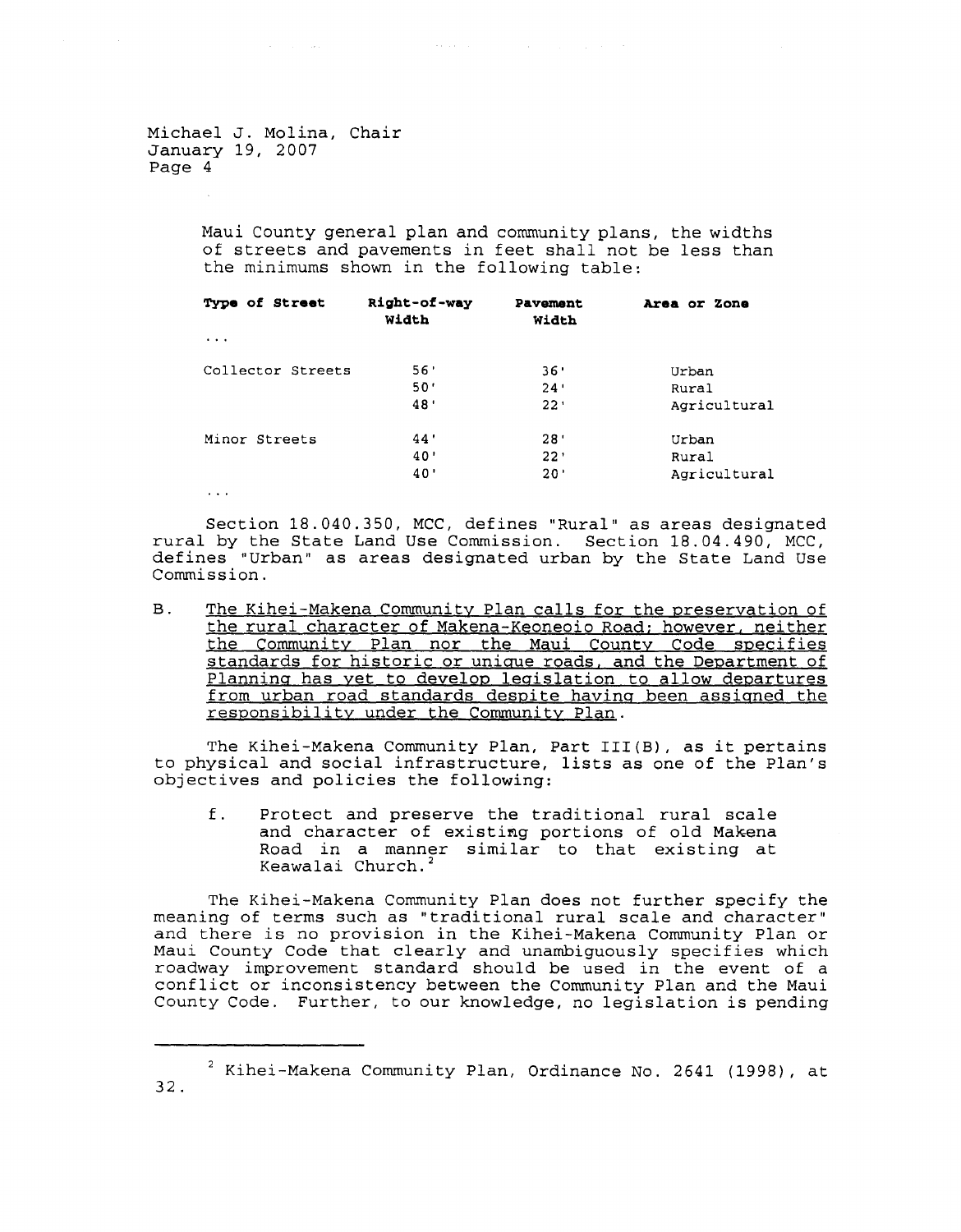to amend the Maui County Code (in particular, Title 18 thereof) to set forth the appropriate right-of-way and pavement widths for Makena-Keoneoio Road.

and the second contract of the second contract of the second contract of the second contract of the

Part IV of the Kihei-Makena Community Plan, pertaining to "Implementation Considerations", lists, among other" implementation responsibilities" of the Department of Planning, projects to "[f]ormulate and adopt rural and historic district roadway standards for old Makena Road" and to "[eJxplore modifying zoning, building and subdivision codes to incorporate minimum lot sizes, compact parking ratios, and roadway and utility standards which meet resident needs but which may depart from customary urban standards."<sup>3</sup> Based on inquiries made in researching and drafting this memorandum, we have been informed that the Department of Planning has not implemented the projects described in Part IV of the Kihei-Makena Community Plan and that no bill has been prepared to adopt rural and historic district roadway standards for Makena-Keoneoio Road or to amend current zoning or subdivision codes so as to expressly permit departures from customary urban standards. 4

In light of the applicant's request for a district boundary amendment from agricultural to urban and a change in zoning from interim to R-3 residential, and given the minimum right-of-way and pavement widths prescribed by Section 18.16.050, *MCC,* the Director of Public works and Environmental Management is requiring the applicant to improve the roadway to urban standards. The Director has taken the position that the Kihei-Makena Community Plan does not specify the exact standards to be used in improving Makena-

<sup>3</sup> Kihei-Makena Community plan (Ordinance No. 2641 (1998)), at 50.

Other community plans have similar implementation provisions. For example, Part IR of the Pa'ia-Ha'iku Community Plan, pertaining to "implementation responsibilities", assigns to the Department of Planning a "project" to "[fJormulate and adopt rural and historic district roadway standards." Pa' ia-Ha' iku Communi ty Plan (Ordinance No. 2415 (1995)), at 42. It is our understanding that the Department of Planning has yet to fulfill this responsibility. Further, Part IV of the Hana Community Plan assigns to the Department of Public Works and Waste Management projects to "[d] evelop and implement appropriate 'rural standards' projects to (ujeverby and imprement appropriate fural standards<br>for public facilities and privately sponsored building improvements, roadways and subdivisions" and to "[dJevelop appropriate and achievable rural standards for infrastructural improvements." Hana Community Plan (Ordinance No. 2347 (1994)), at 32. It is our understanding that the Department of Public Works<br>and Environmental Management has yet to fulfill this Environmental Management has yet to responsibility.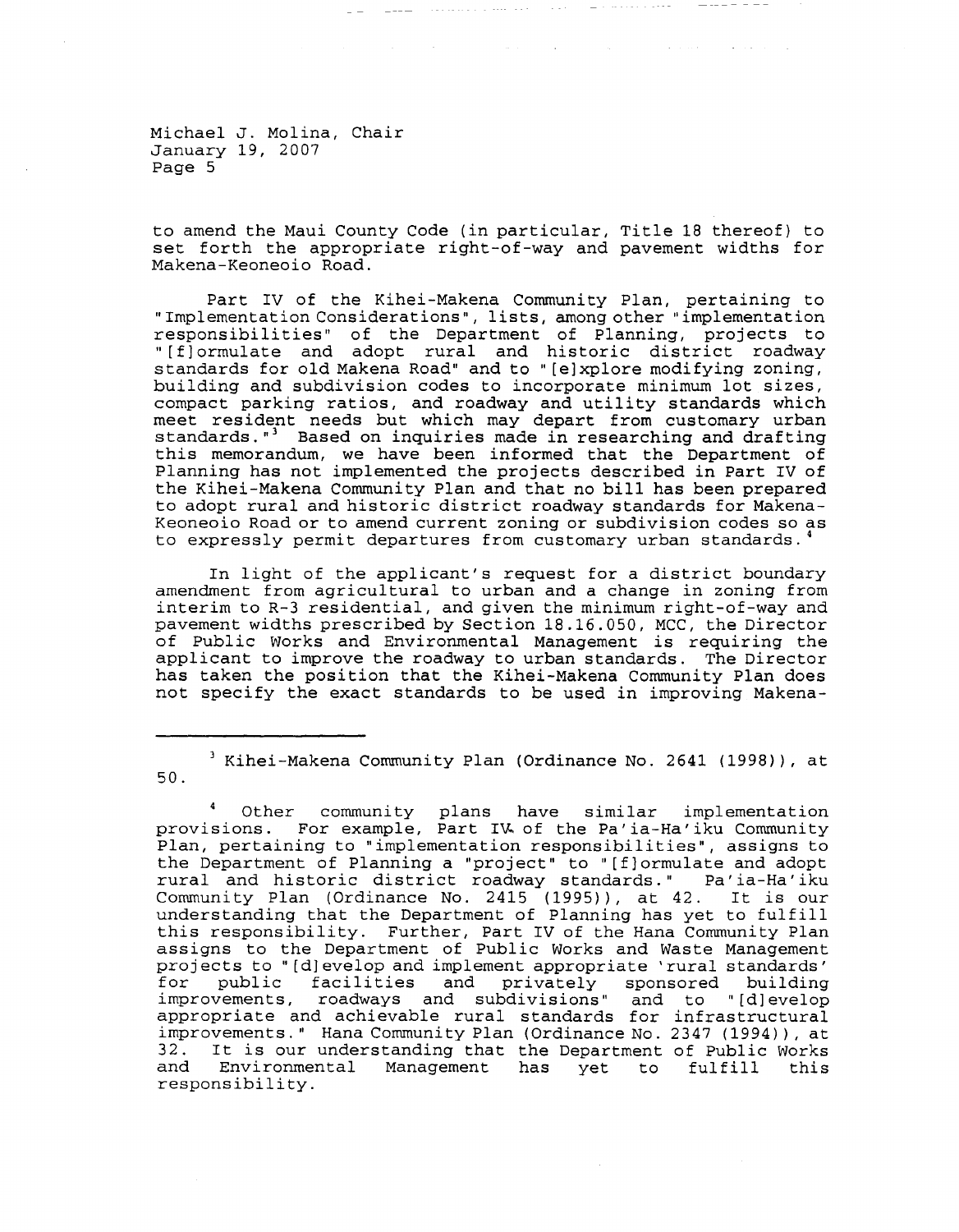Keoneoio Road and that the Kihei-Makena Community Plan objective of protecting and preserving "the traditional rural scale and character of existing portions of old Makena Road" does not, by itself, give the Director clear direction as to the right-of-way and pavement widths to be required of a subdivision fronting Makena-Keoneoio Road. <sup>5</sup>

Our Department has been informed that certain portions of Makena-Keoneoio Road fronting Keawalai Church have already undergone improvements that are inconsistent with the character and rural scale of the Road as it existed at the time that the Kihei-Makena Community Plan was adopted. (See map attached as Exhibit **IIF". )** 

C. Absent a orovision or condition expressly exempting the applicant from Section 18.16.050, MCC, applicant's proposed minimum right-of-way and pavement widths are deviations from Title 18 that would require a variance from the Board of Variances and Appeals.

Section 8-8.7 of the Revised Charter of the County of Maui (1983), as amended ("Charter)", states, in relevant part:

In accordance with such principles, conditions and procedures prescribed by the council, the board of variances and appeals shall:

1. Hear and determine applications for variances from the strict application of any zoning, subdivision or building ordinances ....

In this case, the applicant proposes to have a minimum rightof-way and pavement width that is narrower than the urban standard required under the subdivision code (in particular, Section 18.16.050, MCC). Unless a provision or condition is incorporated in the subject change in zoning bill to exempt or supersede the

<sup>5</sup> By contrast, the Pa' ia-Ha' iku Community plan sets forth specific roadway standards for roadways within the Community Plan region. For example, the Plan states that roadways (excluding Hana Highway, Baldwin Avenue, and Ha'iku/Kokomo Roads) shall have a maximum width of twenty feet of pavement, except in residential areas where on-street parking is desired, or around tight turns and blind corners. Pa'ia-Ha'iku Community Plan (Ordinance No. 2415 (1995)), at 39.

The Hana Community Plan states, among other things, that roadways, including highways, shall not exceed twenty feet in pavement width, except in residential areas where on-street parking is desired. Hana Community Plan (Ordinance No. 2347 (1994)), at 27.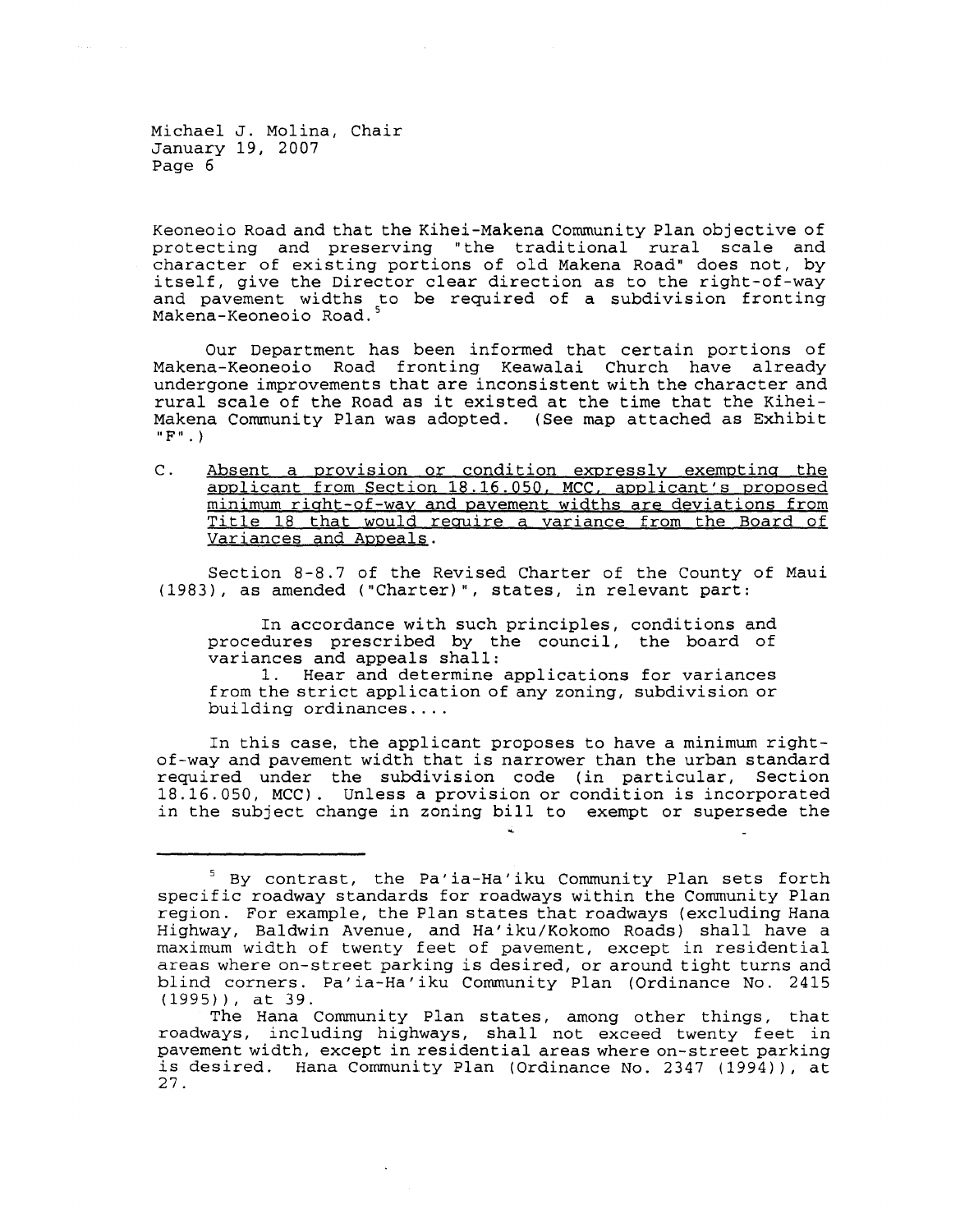minimum right-of-way and pavement widths set forth in Section 18.16.050, MCC, the applicant will be required to obtain a variance from the Board of Variances and Appeals.

### **v. possible courses of action.**

Based on the foregoing discussion, and in view of the desire expressed to preserve the rural scale and character of Makena-Keoneoio Road, we summarize below possible courses of action that the Committee may take regarding the subject request:

A. Deny the change in zoning request.

By denying the change in zoning request the subdivision will not be able to proceed as proposed and the subdivision code requirement that the roadway be improved to urban standards will no longer be applicable.

B. Grant the change in zoning request with conditions.

The Committee may consider incorporating in the change of zoning bill a condition or conditions relating to the minimum right-of-way and pavement widths of Makena-Keoneoio Road. While the precise wording of such conditions will depend on the Committee's policy aims, the conditions could, for example, state an intent to supersede Section 18.16.050, MCC, and exempt Makena-Keoneoio Road from the roadway improvement standards for urban land use districts.<sup>7</sup> The conditions could also require that the right-

 $<sup>7</sup>$  Such conditions could arguably prevail over the subdivision</sup> code under rules of statutory construction that provide: that a specific policy embodied in a later statute should control specific policy embodied in a later statute should control<br>construction of an earlier statute, even though it has not been expressly amended; and that, where there is a plainly irreconcilable conflict between a general and a specific law concerning the same subject matter, the specific provision will be

<sup>6</sup> On August 10, 2006, the Board of Variances and Appeals granted variances from Section 18.20.070, MCC, pertaining to "Sidewalks", and Section 18.20.080, pertaining to "Curbs and gutters", for Keaka LLC's 71-unit condominium located off of Makena-Keoneoio Road, north of Makena Alanui Drive, in part to protect and preserve the traditional rural scale and character of the existing portions of Makena Road. (BVAV 20060001). But see Exhibit "G", letter dated April 3, 2000, from Charles Jencks, Director, to Ken Kurokawa, regarding right-of-way and pavement widths for Makena-Keoneoio Road in the context of the Palauea Subdivision, Project District Phase I and II.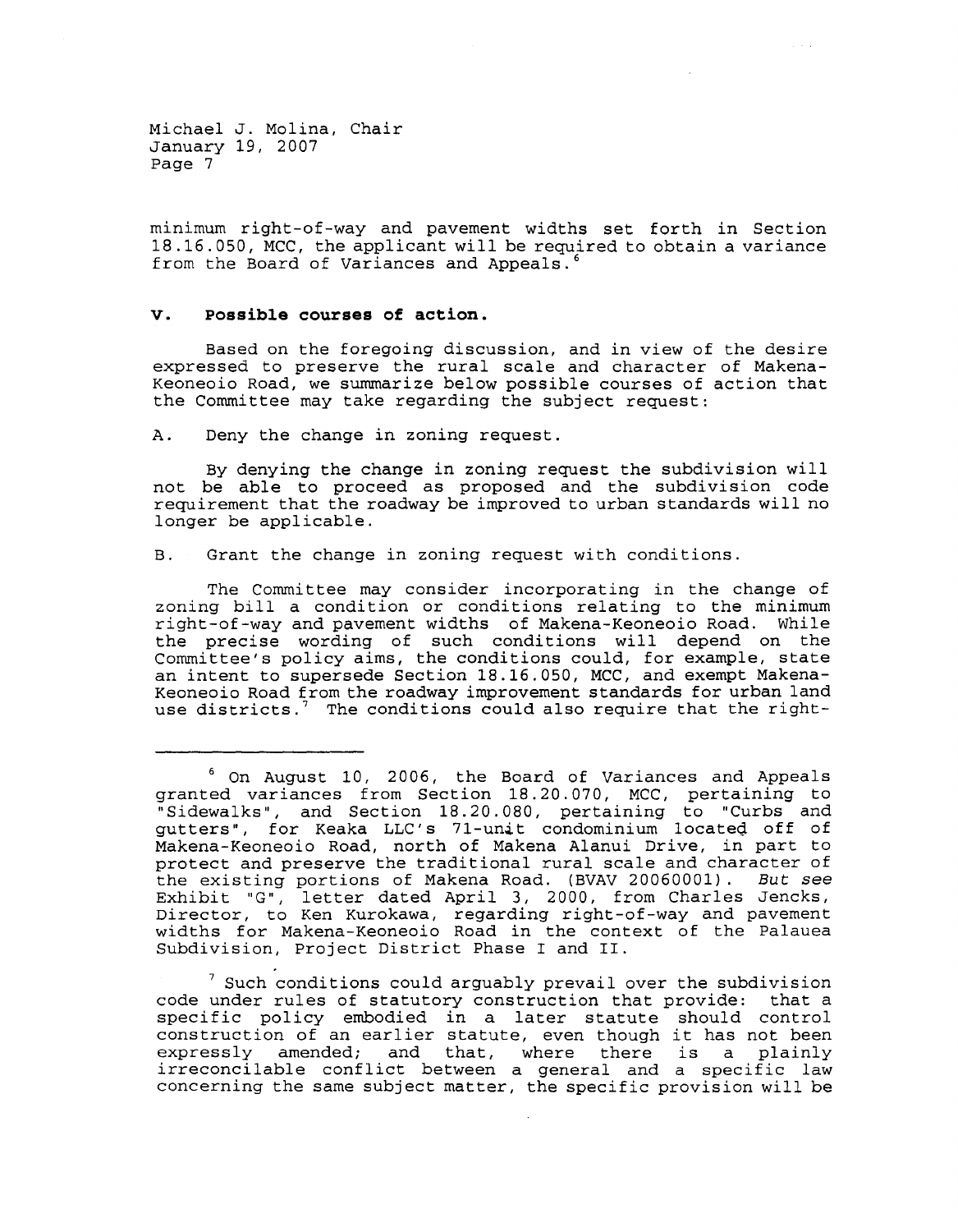of-way and pavement widths of those portions of Makena-Keoneoio Road fronting the subdivision remain as is, or be improved to rural, and not urban, standards.

 $\mathcal{L}(\mathcal{L}(\mathcal{L}(\mathcal{L}(\mathcal{L}(\mathcal{L}(\mathcal{L}(\mathcal{L}(\mathcal{L}(\mathcal{L}(\mathcal{L}(\mathcal{L}(\mathcal{L}(\mathcal{L}(\mathcal{L}(\mathcal{L}(\mathcal{L}(\mathcal{L}(\mathcal{L}(\mathcal{L}(\mathcal{L}(\mathcal{L}(\mathcal{L}(\mathcal{L}(\mathcal{L}(\mathcal{L}(\mathcal{L}(\mathcal{L}(\mathcal{L}(\mathcal{L}(\mathcal{L}(\mathcal{L}(\mathcal{L}(\mathcal{L}(\mathcal{L}(\mathcal{L}(\mathcal{$ 

Adopting conditions relating Makena-Keoneoio Road, although possible, would not resolve the underlying, and more fundamental, issue of the conflict between the literal provisions of the Kihei-Makena Community Plan and the subdivision code as it currently exists. Appropriately written conditions may guide papaanui Subdivision roadway improvements, but such conditions are not the equivalent of amendments to the Maui County Code and would not prevent the same or similar legal issues from arising in connection with other projects that may be proposed along Makena-Keoneoio Road. For these reasons, we strongly recommend that the Department of Planning and the Council consider legislation to amend the Maui County Code and, possibly, the Kihei-Makena Community Plan, so as to clari fy roadway improvement standards, eliminate conflicts between provisions, and set forth unambiguous requirements for historic and rural roads such as Makena-Keoneoio Road.

- C. Defer the change in zoning until:
	- 1. Title 18 is amended to allow for the preservation of roads that are rural in scale and character, notwithstanding the development of subdivisions in the urban district; or
	- 2. Title 18 is amended to specifically address design standards for Makena-Keoneoio Road; or
	- 3. The Kihei-Makena Community plan is amended to specify standards to be used to ensure that the character and scale of Makena-Keoneoio Road are preserved.

favored. (2006) . See Kienker v. Bauer, 110 Hawai'i 97, 129 P.3d 1125

 $^8$  Given that changes in zoning sometimes require applicants to make off-site improvements or to submit to requirements or limitations relating to parcels that are not the subject of the zoning action, we do not believe the absence of the roadway parcels from the change in zoning bill prevents Council from adopting conditions relating to the roadway parcels.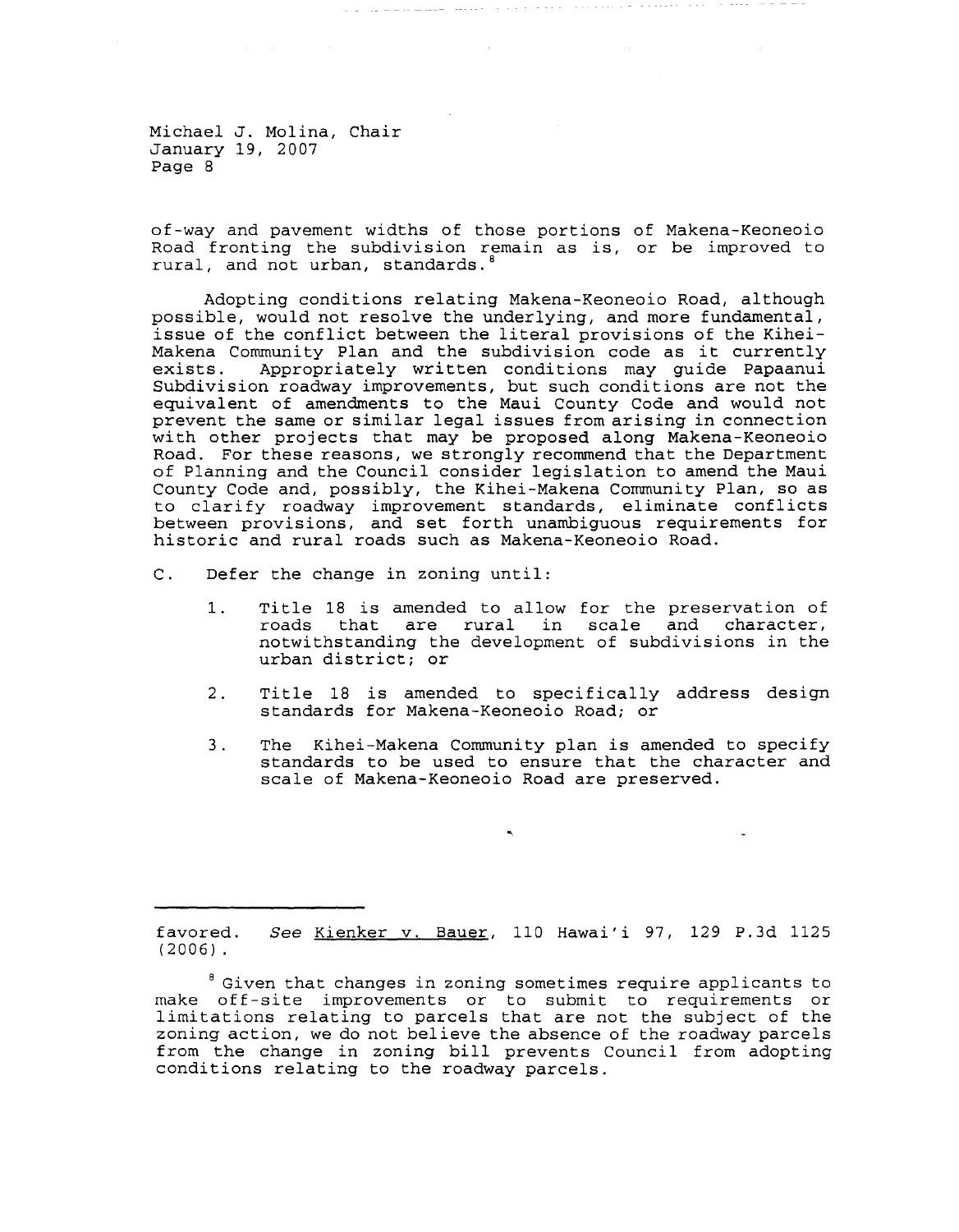JAG: In

Attachment: Exhibits "A" - "G"

cc: Jeffrey Hunt, Planning Director Colleen Suyama, Deputy Planning Director Milton M. Arakawa, Director of Public Works and Environmental Management Robyn Loudermilk, Department of Planning Cindy Y. Young, Deputy Corporation Counsel Michael J. Hopper, Deputy Corporation Counsel Michele White, Legal Assistant

 $\begin{array}{l} \bot \hspace{0.2cm} \bot \hspace{0.2cm} \bot \hspace{0.2cm} \bot \hspace{0.2cm} \bot \hspace{0.2cm} \bot \hspace{0.2cm} \bot \hspace{0.2cm} \bot \hspace{0.2cm} \bot \hspace{0.2cm} \bot \hspace{0.2cm} \bot \hspace{0.2cm} \bot \hspace{0.2cm} \bot \hspace{0.2cm} \bot \hspace{0.2cm} \bot \hspace{0.2cm} \bot \hspace{0.2cm} \bot \hspace{0.2cm} \bot \hspace{0.2cm} \bot \hspace{0.2cm} \bot \hs$ 

APPROVED FOR TRANSMITTAL:

\*HIAN T. MOTO WWW.<br>Corporation Counsel

S:\ALL\Advisory\JAG\Papaanui road improvments.wpd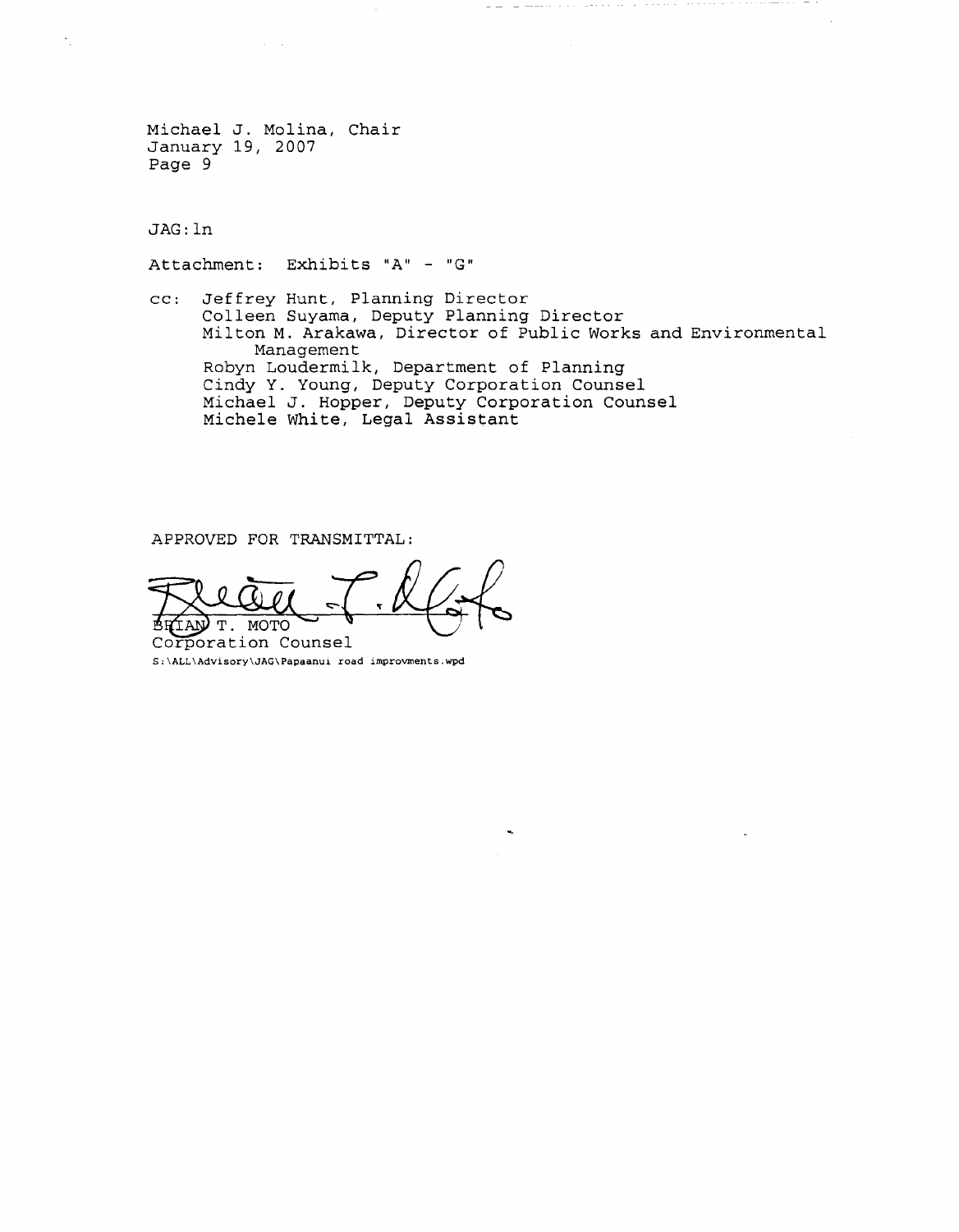

 $\sim$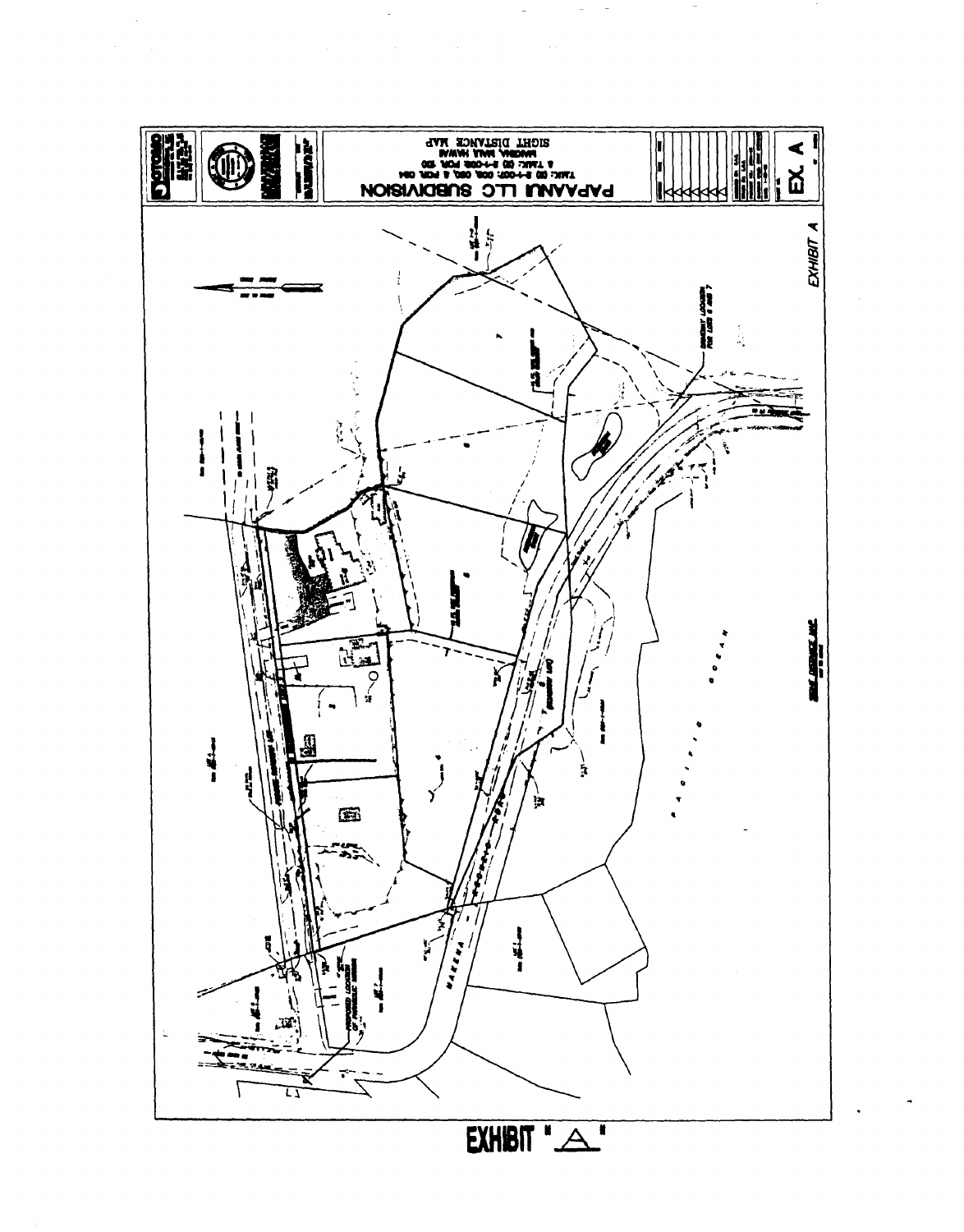

March<sub>'</sub> 1<sub>,</sub>1, 2005

Mr. Milton M. Arakawa, A.I.C.P **Director** Department of Public Works and Environmental Management 200 South High Street, Room 322 Wailuku, Maui, Hawaii 96793

Dear Mr. Arakawa:

RE: Draft Envirorunental Assessment and Special Management Area (SMA) Permit for the Proposed Papaanui Residential Subdivision located along Makena-Keoneoio Road, Makena, Maui, Hawaii on property identified as TMK No. 2-1-007:009.

Thank you for your letter dated February 10, 2005, regarding the abovereferenced project. We are pleased to address your conunents as follows:

- 1. On-street parking along Makena-Keoneoio and Old Ulupalakua Roads. The applicant understands that your agency concurs that there should not be any on-street parking along Makena-Keoneoio and Old Ulupalakua Roads fronting the project site. Signs designating ''No Parking" will be installed during , construction of the subdivision improvmenta.
- 2. Street Lights. A stub-out for a streetlight has been installed on the makai side of the intersection of Makena Keoneoio Road and Old UlupaJakua Road. The applicant also acknowledges that street lighting is a concern of the existing residents within Makena. The applicant will cooperate with the Department in detennining appropriate street lighting during the public review stage of the entitlement process.
- 3. Construction Waste. A plan for handling construction waste will be filed prior to initiation of grubbing and grading activities.
- 4. Tsunami and Flood Inundation. According to the applicable Flood Insurance Rate Map (Panel No. 15003 0330 B) the entire property is located in Flood Zone C. Flood Zone C represents areas of minimal flooding.



JANGE CAPI - LAGHIS BEUND - ALANESSIG }. 'w ,;!' " 1.''1· 'I..' "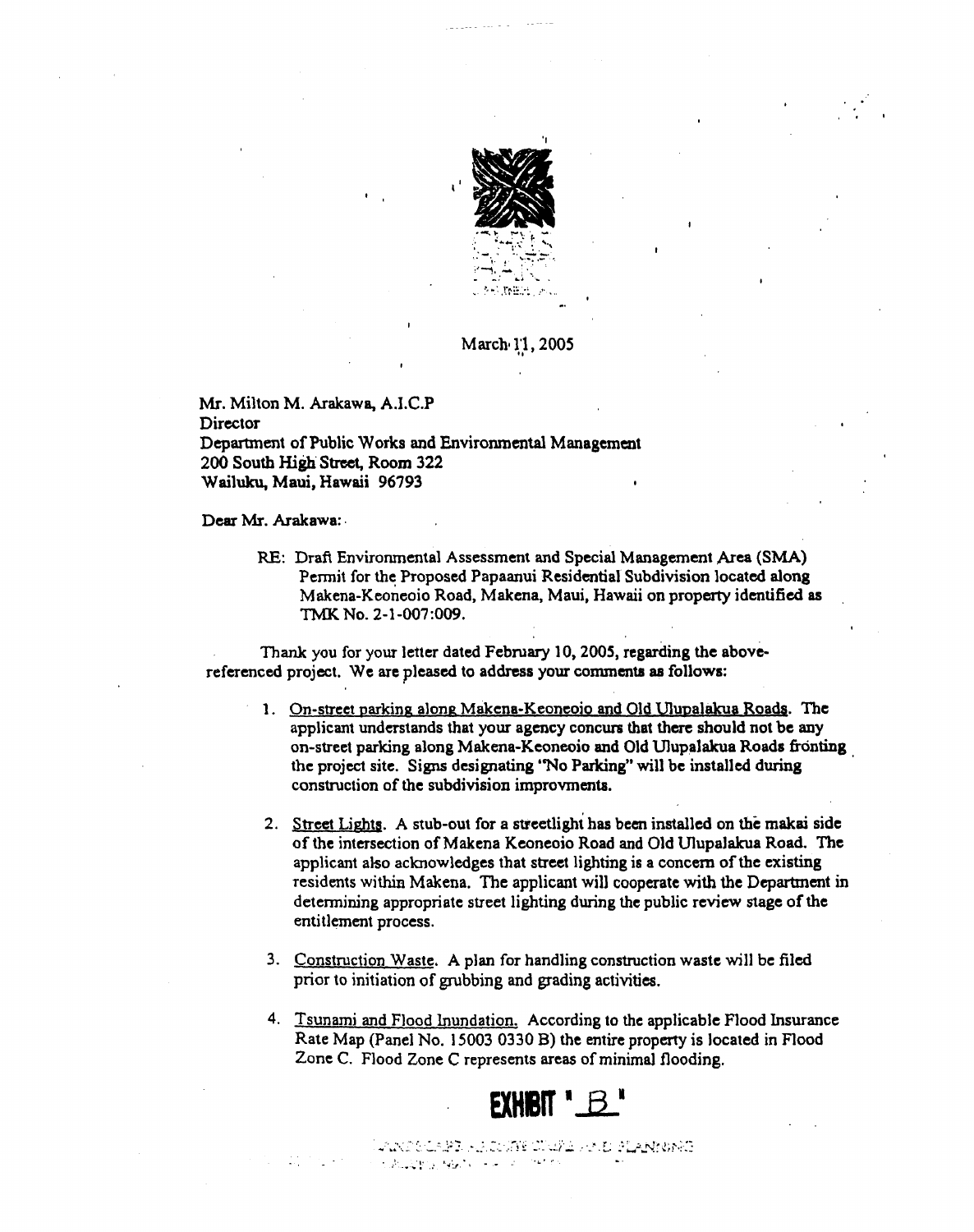Mr. Milton Arakawa March 11, 2005 Page 2'

"

5. Roadway Improvements along Makena Keoneoio Road. The applicant proposes to provide 30-feet of Right-of-Way and 20-feet of pavement width along Makena-Keoneoio Road fronting the project site.. The proposed roadway geometric is consistent with the existing roadway condition on either side of the project and is also in accordance,with the provisions of the Kihei-Makena Community Plan, which states that the traditional rural scale and character of existing portions of old Makena Road should be protected and preserved in a manner similar to'that existing at Keawalai Church. The proposed ROW is also due to topographical constraints, i.e. rock out crops on the mauka side of the road and a steep drop-off on the makai side of the road.

'I

It is our understanding that pursuant to MCC Sections 18.16.050 "Minimum right-of-way and pavement widths", 18.16.060 "Widening of existing rightsof-way, and 18.16.040 "Streets generally" the Director of the Department of Public Works and Environmental Management has flexibility to determine the appropriate ROWand pavement widths, ' We are hopeful that in consideration of the unique topographical conditions fronting the project site and the community's desire to maintain the traditional roadway scale and character of Makena-Keoneoio Road, that the proposed ROW will be acceptable.

The project will go through extensive public review and comment periods during the development permitting and entitlement process. We look forward to working with your Department during the course of this process to detennine the appropriate standards.

- 6. Removal of Structures within Road-widening Strip. All structures will be removed or relocated from the road-widening strip and the rear boundaries of the strip will be clearly marked to determine that such structures have been properly removed and relocated.
- 7. Grading and runoff. A Preliminary Drainage Report was prepared-by Otomo Engineering, Inc., a Licensed Professional Engineer in the State of Hawaii, which identifies the additional runoff to be generated by the project and necessary mitigation measures so that there will be no adverse impact on
- adjacent and downstream properties. The plan is in conformance with Chapter 4, Rules for the Design of Storm Drainage Facilities.
- 8. Final Drainage Report and Best Management Practices (BMP) Plan. A final drainage report and BMP plan will be submitted with the grading plans for review and approval prior to issuance of grading permits.
- 9. Existing Features. All existing features such as structures, driveways, drainage ways, edge of pavement, etc. will be shown on the project plat plan.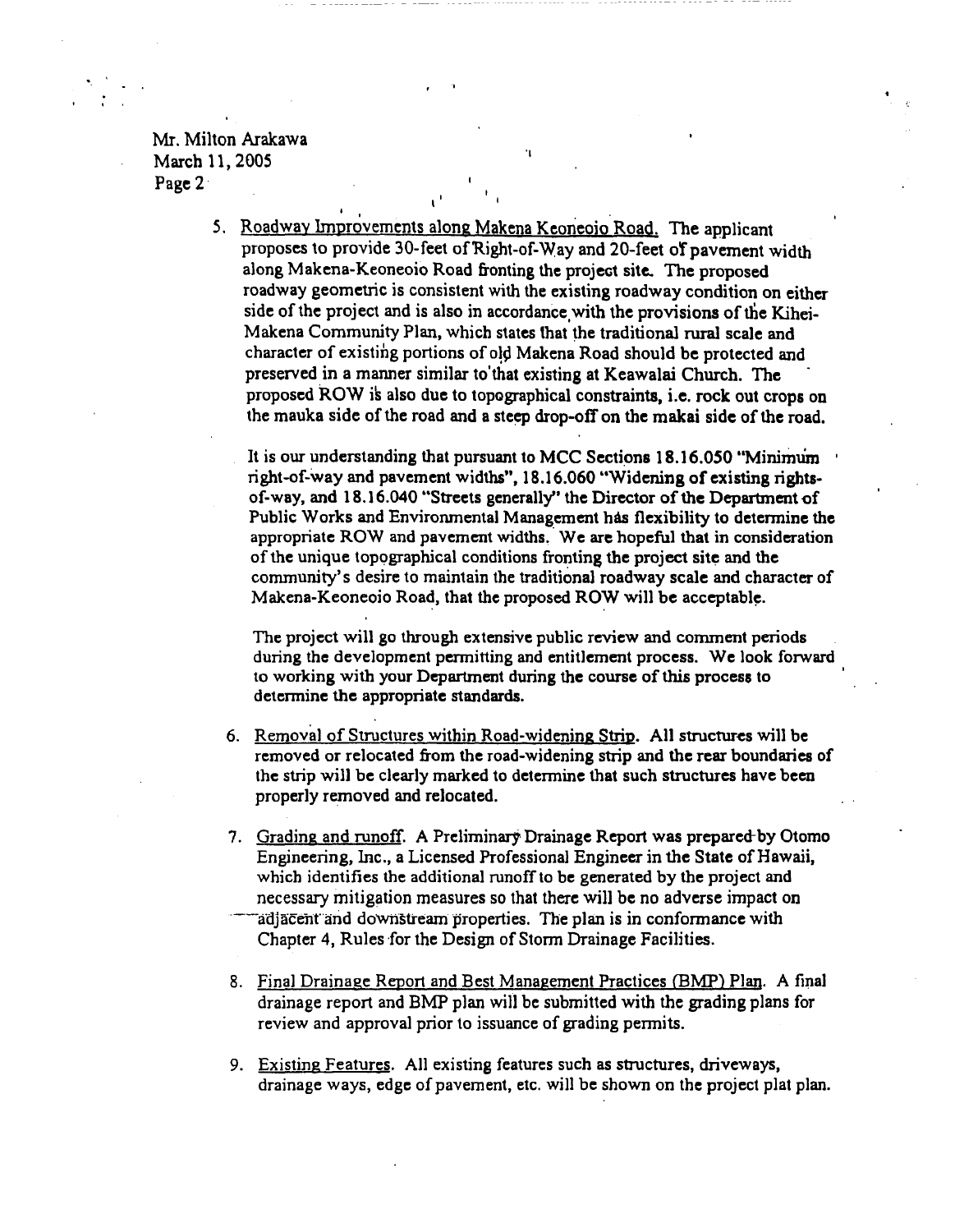### Mr. Milton Arakawa March 11,2005 Page 2 " ,

 $\mathbf{I}$ 

- 10. Sight Distance Analysis. A sight distance analysis to detennine required sight distance and available sight distance will be provided to your depanment for , review and approval.
- 11. Ownership of Ulupalakua Road. Ulupalakua Road· is privately owned by Papaanui, LLC, and will remain privately owned after the proposed development.
- 12. Compliance with Title 18 (Subdivision Ordinance). The applicant is aware that compliance with Title 18 of the Maui County Code is required.
- 13. Best Management Practices. The applicant is aware that all grading/grubbing work for the project must comply with Chapter 20.08 (Soil Erosion and Sedimentation Control) of the Maui County Code. Best Management Practices will be implemented to the maximum extent practicable to prevent pollutants including dust and sediment from discharging off the project site. Many of these mitigation measures are discussed in Sections III.A.5 and ill.D.2 of (he Draft EA.

Thank you for your consideration of the application. Should you have any questions, please contact myself, or Mr. Michael Summers, at 242-1955.

Sincerely yours.

 $40440$  my Principal Planner

.<br>.<br>. .

cc. Mr. Bill Frampton, Frampton & Ward, LLC. Project File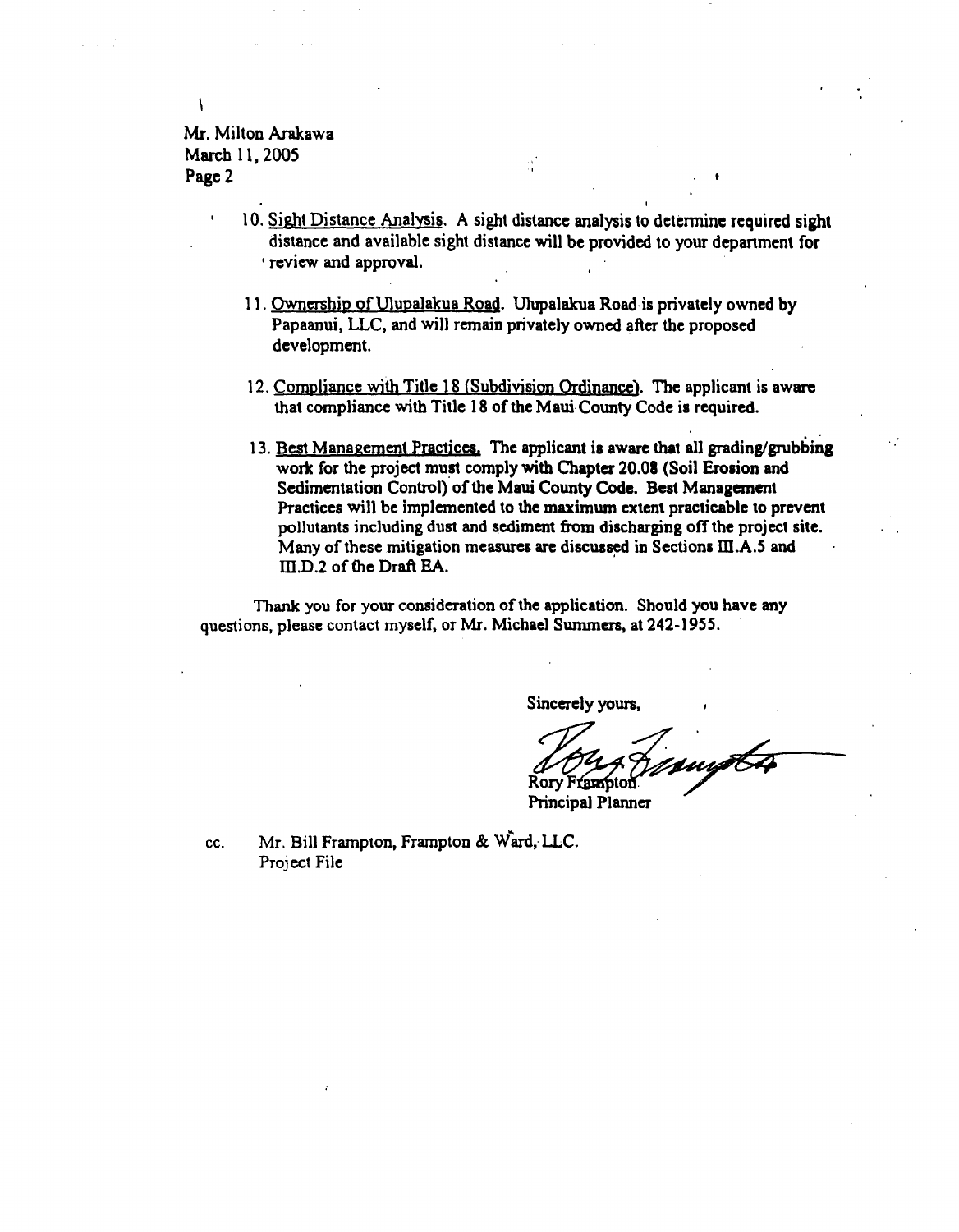ARAKAWA Mayor

MILTON M. ARAKAWA, A.I.C.P. **Director** 

> MICHAEL M. MIYAMOTO Deputy Director

Telechone: (808) 270-7845 Fax: (808) 270-7955 I



and the property

# COUNTY OF MAUl DEPARTMENT OF PUBLIC WORKS AND ENVIRONMENTAL MANAGEMENT

200 SOUTH HIGH STREET, ROOM 322 WAILUKU, MAUl, HAWAII 96793

April 4, 2005

Mr. Rory Frampton CHRIS HART & PARTNERS, INC. 1955 Main Street, Suite 200 Wailuku, Maui, Hawaii 96793

Dear Mr. Frampton:

SUBJECT: PROPOSED PAPAANUI SUBDIVISION RESPONSE TO COMMENTS TMK: (2)2-1-007:009

- 1. Frontage improvements should be consistent with County standards for urban designation.
- 2. We would not support the 30 foot right-ot-way that the developer is proposing due to the fact previous subdivisions in that area were required to allow tor a 48 foot right-of-way along the Makena· Keoneoio Road corridor.

Please call Michael Miyamoto at 270-7845 if you have any questions regarding this letter.

Sincerely,

Alichet 24 Delayund

MILTON M. ARAKAWA, A.I.C.P. **Director** 

MMA:MMM:da S:\LUCA\CZM\21007009\_Prop\_Papaanui\_Subd\_da.wpd



 $\lambda$ 

RALPH NAGAMINE, LS., P.I Development Services Administr

TRACY TAKAMINE, P.E. Wastewater Reclamation Divis

> CARY YAMASHITA, P.E. **Engineering Division**

BRIAN HASHIRO, P.E. Highways Division

Solid Waste Division

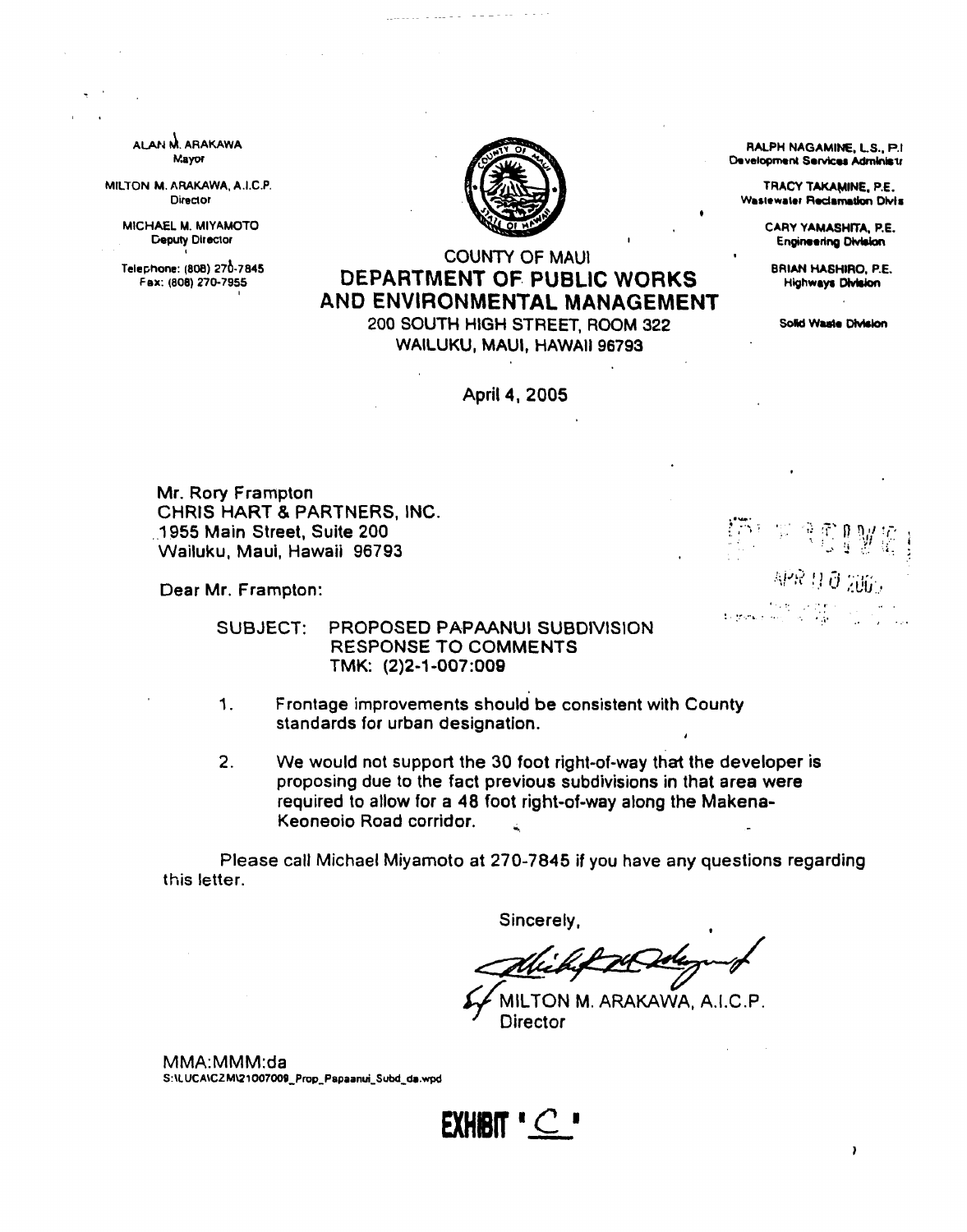| ALAN M. ARAKAWA<br>Mayor                                                    |                                                                                                                                |        | RALPH NAGAMINE, L.S., P.E.<br>Development Services Administration |
|-----------------------------------------------------------------------------|--------------------------------------------------------------------------------------------------------------------------------|--------|-------------------------------------------------------------------|
| MILTON M. ARAKAWA, A.I.C.P.<br>Director                                     | $\mathcal{N}_{\rm{max}}$                                                                                                       |        | DAVID TAYLOR, P.E.<br>Wastewater Reclamation Division             |
| MICHAEL M. MIYAMOTO<br><b>Deputy Director</b>                               | ზ.<br>AUG -2<br><b>COUNTY OF MAUI</b>                                                                                          | "1"20" | CARY YAMASHITA, P.E.<br><b>Engineering Division</b>               |
|                                                                             | DEPARTMENT OF PUBLIC WORKS                                                                                                     |        | BRIAN HASHIRO, P.E.<br><b>Highways Division</b>                   |
| Telephone: (808) 270-7745<br>Fax: (808) 270-7975                            | AND ENVIRONMENTAL MANAGEMENT<br><b>ENGINEERING DIVISION THE</b><br><b>200 SOUTH HIGH STREET</b><br>WAILUKU, MAUI, HAWAII 96793 |        | TRACY TAKAMINE, P.E.<br>Solid Waste Division                      |
|                                                                             | July 24, 2006                                                                                                                  |        |                                                                   |
| Honorable Alan M. Arakawa<br>Mayor, County of Maui<br>Wailuku, Hawaii 96793 |                                                                                                                                |        |                                                                   |
| For transmittal to:                                                         |                                                                                                                                |        | د.<br>پ                                                           |

Honorable Robert Carroll, Chair Land Use Committee Maui County Council Wailuku, Hawaii 96793

 $\frac{2}{\frac{3}{2}}$   $\frac{8}{2}$ /cl

Dear Chair Carroll:

### SUBJECT: DISTRICT BOUNDARY AMENDMENT, COMMUNITY PLAN AMENDMENT, AND CHANGE IN ZONING FOR PAPAANUI, LLC (MAKENA) (LU-50)

We are in receipt of your letter dated July 26, 2006 requesting information related to improvements on Makena-Keoneoio Road. Upon review of your request, we offer the following responses corresponding to each item in your letter:

- 1. Improvements along Makena-Keoneoio Road since 1998 consist of signage, striping, and minor roadway shoulder repairs.
- 2. Repairs, signage, and striping appear to conform with the Kihei-Makena Community Plan,
- 3. The right-of-way (ROW) width along Makena-Keoneoio Road fronting the subject project is a minimum of 40 feet. The ROW width on other portions of the Makena-Keoneoio Road varies along the roadway's length.

Should you have any questions, please feel free to contact me at 270-7845.

Sincerely,

-,~., .. / /,.,(,:\_- . <sup>~</sup>.. -'- .-  $\mathscr{C}\leq \mathscr{D}$ 

MILTON M. ARAKAWA, A.I.C.P. Director of Public Works and Environmental Management



G. WIND Y WS (ERCE RESIDE Papaanu-C73106 wod

XC: Engineering Division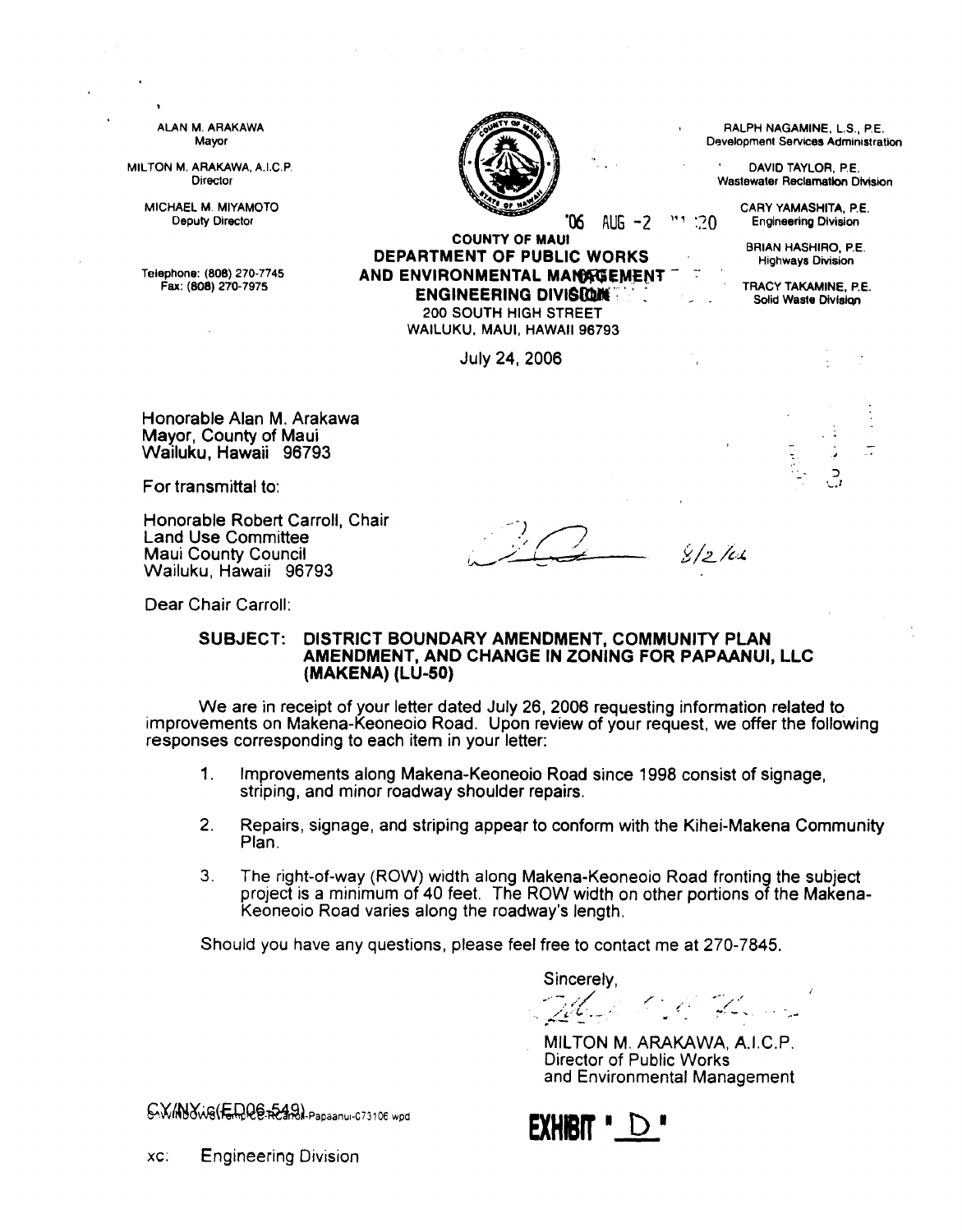ALAN M. ARAKAWA Mayor

MILTON M. ARAKAWA. A.I.C.P. Director

MICHAEL M. MIYAMOTO Duputy Director

Telephone: (808) 270·7845



RALPH NAGAMINE, L.S., P.E. Development Services Administration

DAVID TAYLOR. P.E. Wastewater Reclamation Division

> CARY YAMASHITA. PE. Engineering Division

BRIAN HASHIRO. PE. Highways Division

**ephone: (808) 270-7845 DEPARTMENT OF PUBLIC WORKS** AND ENVIRONMENTAL MANAGEMENT

200 SOUTH HIGH STREET, ROOM 322 WAILUKU, MAUl, HAWAII 96793

August 30, 2006

TRACY TAKAMINE. PE. Solid Water Division *V?*  ~ ,  $\overline{1}$  $\ddot{\phantom{1}}$ ි  $\frac{1}{2}$  ,  $\frac{1}{2}$  ,

Honorable Alan M. Arakawa, Mayor County of Maui 200 South High Street Wailuku, Maui, Hawaii 96793

For transmittal to:

ilfor 8/31/01

Honorable Robert Carroll, Chair Land Use Committee Maui County Council 200 South High Street Wailuku, Maui, Hawaii 96793

Dear Chair Carroll:

### SUBJECT: DISTRICT BOUNDARY AMENDMENT. COMMUNITY PLAN AMENDMENT, AND CHANGE IN ZONING FOR PAPAANUI, LLC (MAKENA) (LU-50)

Enclosed is a sketch summarizing the measurements taken in the vicinity of the proposed project. The pavement widths of Makena Road varies throughout the project area and the information represents a limited sampling of measurements.

If you have any questions, please call me at Ext. 7845.

Sincerely,

 $\overline{\phantom{a}}$  . It is a set of the set of the set of the set of the set of the set of the set of the set of the set of the set of the set of the set of the set of the set of the set of the set of the set of the set of the s - Sincerely,<br>application of the second state of the second state of the second state of the second state of the second state of the second state of the second state of the second state of the second state of the second sta

MILTON M. ARAKAWA; A.I.C.P. **Director** 

MMA:MMM:jso **Enclosure** xc: Engineering Division s:\mike\transmittals\rcarroll\_papaanui pavement widths lu\_50

# EXHIBIT "E"

Page 1 of 2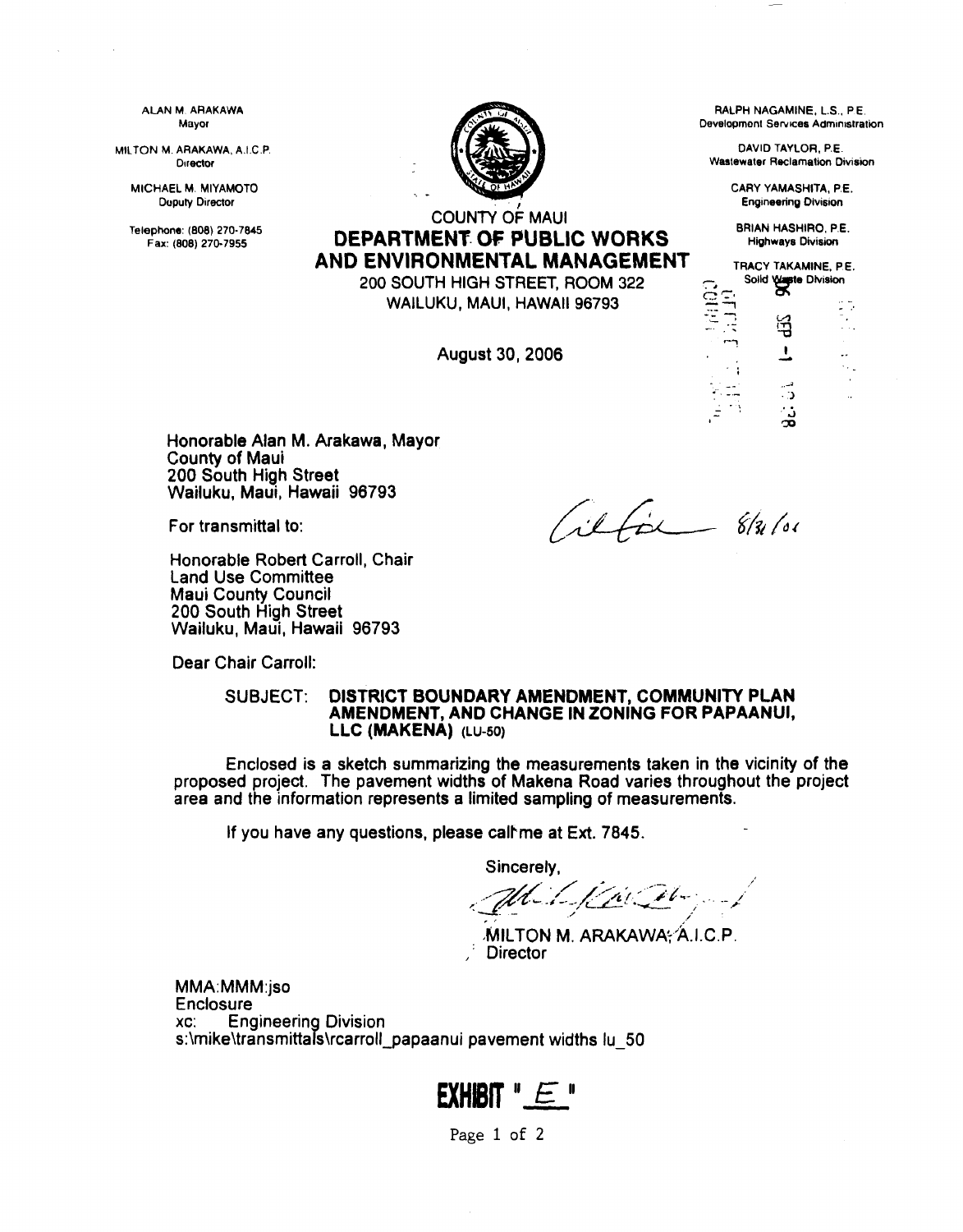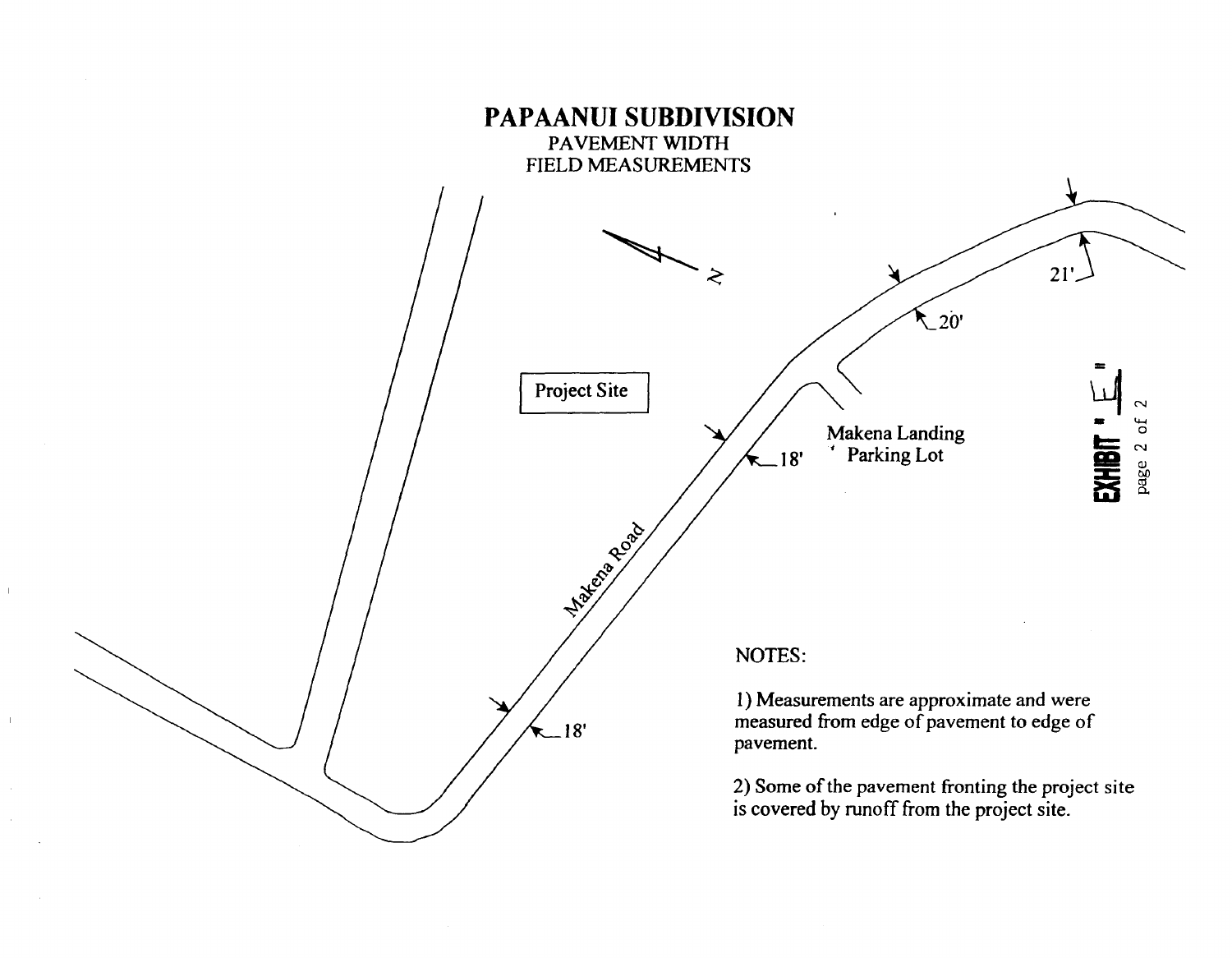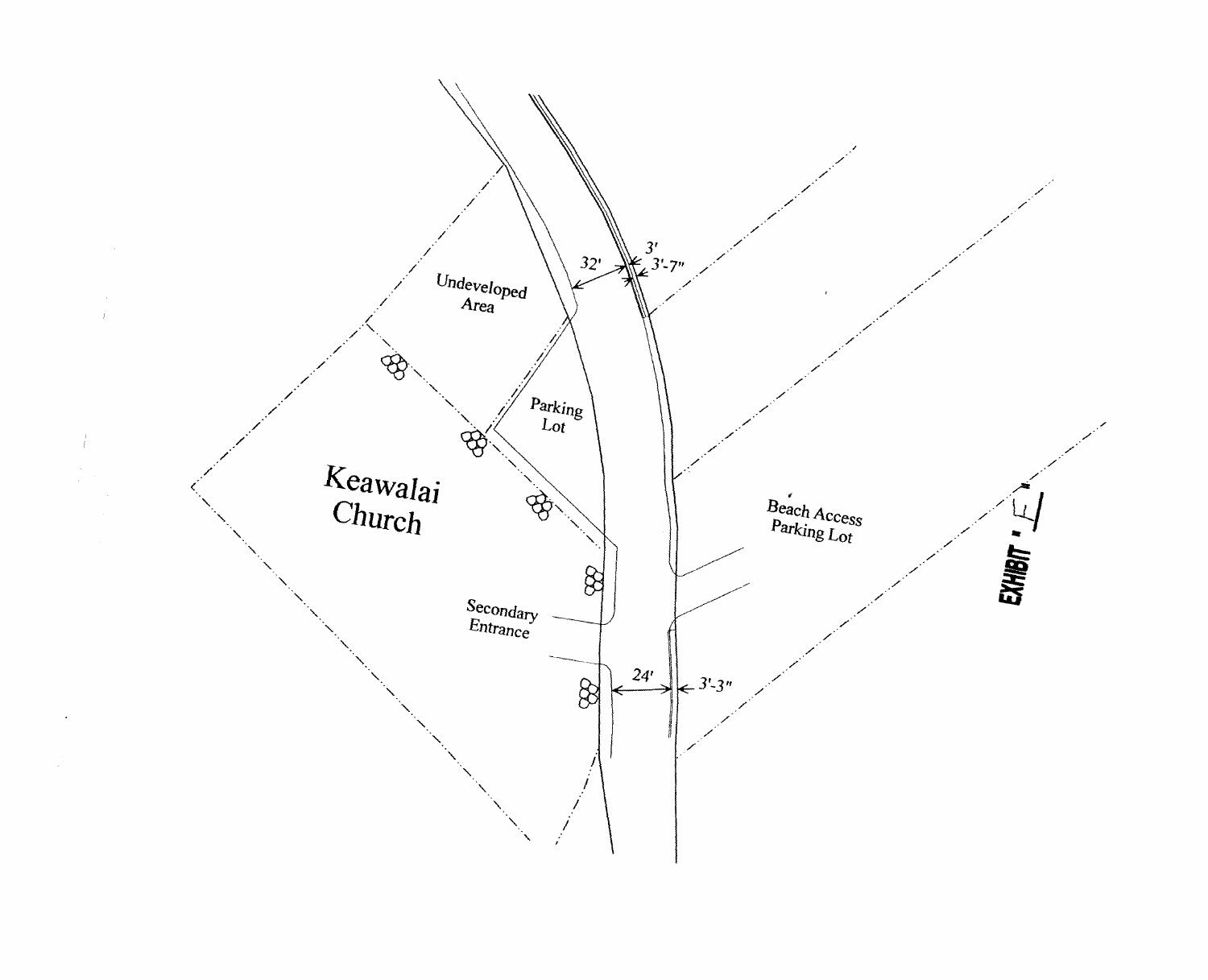

JAMES "KIMO" APANA MayOf

 $\sim 10^{11}$  .

;HARLES JENCKS **Director** 

DAVID C. GOODE Deputy Director

Telephone: (808) 270-7845 Fax: (808) 270-7955

## COUNTY OF MAUl **DEPARTMENT OF PUBLIC WORKS AND WASTE MANAGEMENT**

200 SOUTH HIGH STREET WAILUKU. MAUl, HAWAII 96793

April 3, 2000

RALPH NAGAMINE. L.S., P.E. Land Use and Codes Administration

RON R. RISKA, P.E. Waslewaler Reclamation Division

> LLOYD P.C.W. LEE. P.E. Engineering Division

BRIAN HASHIRO. P.E. Highways Division

ANDREW M. HIROSE Solid Wasle Division

Mr. Ken Kurokawa, P.E. Vice President Austin Tsutsumi & Associates, Inc. 1871 Wili Pa Loop Wailuku, Hawaii 96793

Dear Mr. Kurokawa:

Weg file No. 2.2566.

٢Ō.

SUBJECT: SPECIAL MANAGEMENT AREA PERMIT APPLICATION CHANGE IN ZONING, PROJECT DISTRICT PHASE I & II PALAUEA SUBDIVISION TMK: 2-1-023:002

This is in response to your fax memo of January 18, 2000 regarding the proposed road improvements based on the existing right-of-way and pavement widths. The existing rights-of-way are sufficient for all three abutting roadways (Makena Alanui, Kaukahi Street, and Old Makena Road).

For Makena Alanui, construct some road widening along the beginning of the southbound lane to accommodate a 12-foot lane plus 6-foot bike lanes (including a gutter) to begin the bike lane immediately south of Kaukahi Street.

On Makena Alanui and Kaukahi Streets, place the 6-foot sidewalk up against the curb to allow the trees, utilities, and signs between the back of sidewalk and right-of-way.

With regard to the Old Makena Road, your plans should reflect the objectives and policies contained within the Kihei Community Plan for this road. Please reference item f on the attached sheet. This department recommends the road pavement section be maintained at 22 feet. Pavement resurfacing for the road section fronting the project area will be a requirement.

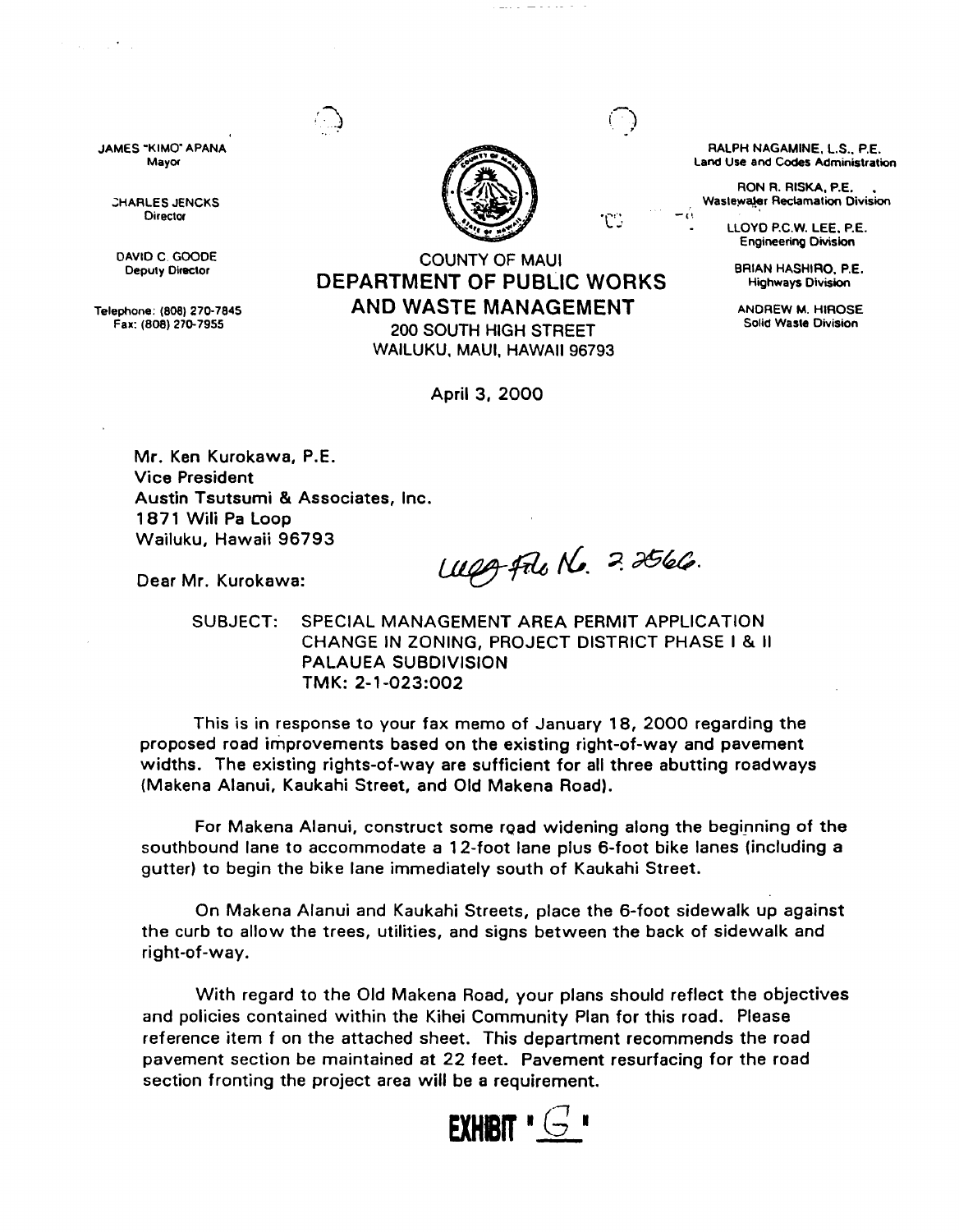Mr. Ken Kurokawa, P.E. April 3, 2000 Page 2

If there are any questions, please call lloyd lee, Engineering Division Chief, at 270-7745.

 $\mathbf{I}$ 

Sincerely

**HARLES** *ð*ENCKS **C** *Director of Public Works* and Waste Management

CJ:mt

Attachment

cc: lloyd Lee, Engineering Division .iGlen Ueno, Land Use and Codes Administration

 $\bigcap$ 

 $\bigcirc$